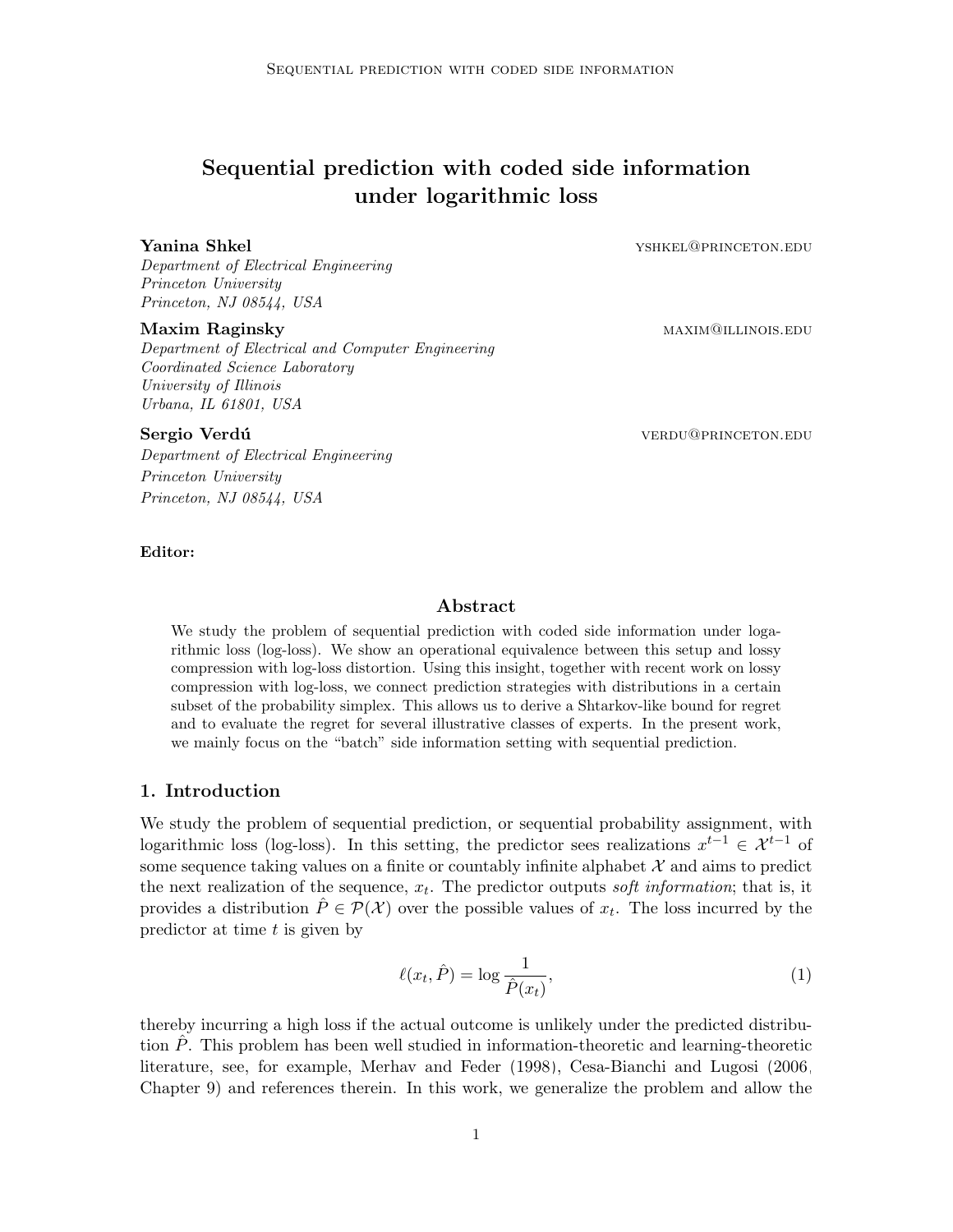predictor access to coded side information prior to making its prediction. In our setting there are two agents: a compressor and a predictor. The compressor knows the true sequence, but is only allowed a rate-limited connection to the predictor; thus it needs to compress the sequence to facilitate the prediction task.

It is well known (e.g. [Merhav and Feder](#page-16-0) [\(1998\)](#page-16-0)) that the problem of sequential prediction with log-loss is equivalent to the problem of *lossless* compression. Given a good compressor for an information source, we can use this compressor to design a good predictor. Conversely, given a good predictor we can use it to design a good compressor. This connection between lossless compression and prediction has far-reaching implications: it has given rise to statistical inference frameworks such as the Minimum Description Length principle, see, for example, Grünwald [\(2007\)](#page-16-1). This work demonstrates an analogous correspondence between universal *lossy* compression with log-loss and sequential prediction with coded side information. Such an equivalence establishes a nice duality between the two problems: in universal lossy compression, the aim is to learn the distribution in order to lower distortion, while in sequential prediction with coded side information the goal is to compress in order to improve learning.

Universal lossy compression with log-loss has been previously studied in [Shkel et al.](#page-16-2) [\(2017\)](#page-16-2) and tight bounds on redundancy with respect to a class of distributions were derived. The operational equivalence stated here shows that these bounds also hold for sequential prediction with coded side information. In this work, we focus on a learning-theoretic style of analysis for these problems and characterize the regret with respect to a reference class of experts. Because of the established equivalence our analysis also extends to lossy compression with log-loss with respect to a reference class of experts. Moreover, since conventional sequential prediction is equivalent to sequential compression, the present set up also covers the problem of lossless sequential compression with coded side information. For example, suppose a compression system assigns a fixed-length tag to the data file and then adapts its lossless compression strategy according to this tag. In this case, the rate of the lossy compressor is the number of distinct values the tag can take, while the loss of the predictor is the length of the compressed file.

### <span id="page-1-1"></span>2. Preliminaries

We consider a variation on the conventional sequential prediction where there are two agents: a compressor and a predictor. The compressor is omniscient: it sees the entire sequence to be predicted, but can only communicate a rate-limited version of this sequence to the predictor at time zero. At each time step, the predictor tries to guess the next observation using the previously observed values and the message communicated by the compressor.

#### 2.1 Compressor-predictor system

<span id="page-1-0"></span>**Definition 1** A batch compressor-predictor system with M messages is a collection of mappings:

*Compresor:* 
$$
f_c: \mathcal{X}^n \to \{1, ..., M\}
$$
 (2)

$$
Predictor: \quad f_t: \{1, \ldots, M\} \times \mathcal{X}^{t-1} \to \mathcal{P}(\mathcal{X}), \quad 1 \le t \le n. \tag{3}
$$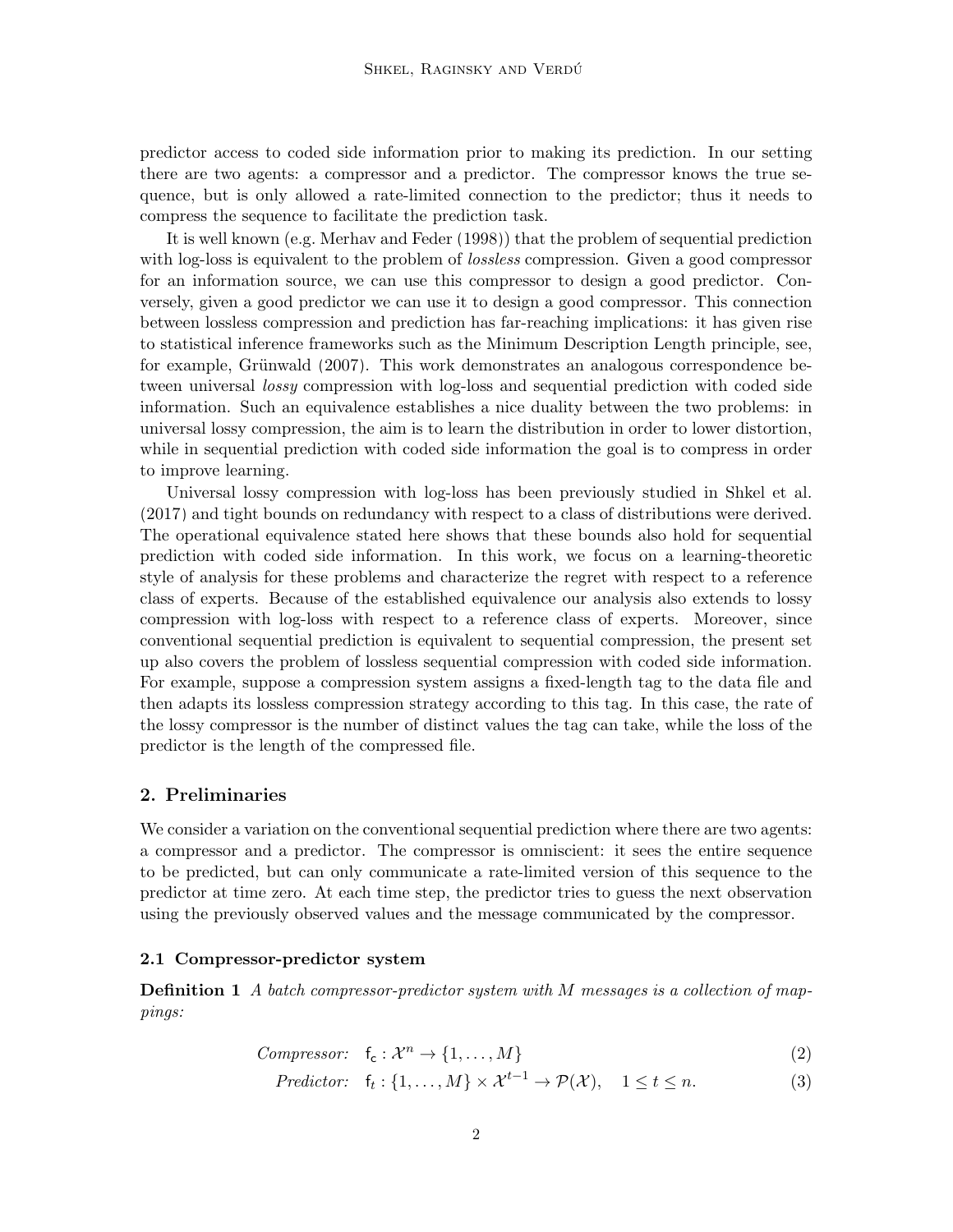Note that even though the side information encoding is batch, the prediction is still sequential. We discuss an extension to the sequential side information in Section [5.](#page-11-0)

We use the notation  $f_t(\cdot|m, x^{t-1})$  to denote the distribution selected by the predictor at time t on the basis of the side information index m, and the sequence past  $x^{t-1}$ . At each time step  $t$  the predictor incurs the loss

$$
\ell\left(x_t, \mathsf{f}_t(\cdot|m, x^{t-1})\right) = \log \frac{1}{\mathsf{f}_t\left(x_t|m, x^{t-1}\right)}.\tag{4}
$$

The cumulative loss incurred by a batch compressor-predictor system  $f = \{f_c, f_1, \ldots, f_n\}$ with M messages for a sequence  $x^n$  is

$$
L_{\mathsf{f}}(x^n) = \sum_{t=1}^n \ell\left(x_t, \mathsf{f}_t\left(\cdot | m, x^{t-1}\right)\right) \text{ where } m = \mathsf{f}_\mathsf{c}(x^n). \tag{5}
$$

Next, recall the definition of a lossy code given in [Shkel et al.](#page-16-2) [\(2017\)](#page-16-2).

**Definition 2** A fixed-length lossy code of size  $M$  for the log-loss distortion criterion is a pair of mappings:

<span id="page-2-0"></span>*Compresor:* 
$$
f_c : \mathcal{X}^n \to \{1, ..., M\}
$$
  
*Decompresor:*  $f_d : \{1, ..., M\} \to \mathcal{P}(\mathcal{X}^n)$ .

The distortion incurred by a lossy code  $(f_c, f_d)$  on a sequence  $x^n$  is denoted by

$$
\mathsf{d}(x^n, \mathsf{f}_{\mathsf{d}}(\mathsf{f}_{\mathsf{c}}(x^n))) = \log \frac{1}{\hat{P}(x^n)}, \quad \hat{P} = \mathsf{f}_{\mathsf{d}}(\mathsf{f}_{\mathsf{c}}(x^n)).\tag{6}
$$

It turns out that the compressor-predictor systems in Definition [1](#page-1-0) are operationally equivalent to lossy compressors in Definition [2,](#page-2-0) as is shown in the following lemma.

**Lemma 1** Given a compressor-predictor system f, we can construct a lossy code  $(f_c, f_d)$ such that

<span id="page-2-2"></span><span id="page-2-1"></span>
$$
L_{\mathsf{f}}(x^n) = \mathsf{d}(x^n, \mathsf{f}_{\mathsf{d}}(\mathsf{f}_{\mathsf{c}}(x^n)))\tag{7}
$$

for all  $x^n \in \mathcal{X}^n$ . The reverse is also true: given a lossy code  $(f_c, f_d)$  we can construct a compressor-predictor system f such that [\(7\)](#page-2-1) holds.

**Proof** Given a compressor-predictor system  $f = \{f_c, f_1, \ldots, f_n\}$  we can construct a lossy code  $(f_c, f_d)$ :

$$
f_d(m) = \hat{P}_m
$$
, where  $\hat{P}_m(x^n) = \prod_{t=1}^n f_t(x_t|m, x^{t-1})$ . (8)

Likewise, given a lossy code  $(f_c, f_d)$  we can construct a compressor-predictor system f:

$$
f_t\left(x_t|m, x^{t-1}\right) = \frac{\sum_{\tilde{x}_{t+1}^n \in \mathcal{X}^{n-t}} \hat{P}_m\left(x^t \cdot \tilde{x}_{t+1}^n\right)}{\sum_{\tilde{x}_t^n \in \mathcal{X}^{n-t+1}} \hat{P}_m\left(x^{t-1} \cdot \tilde{x}_t^n\right)},\tag{9}
$$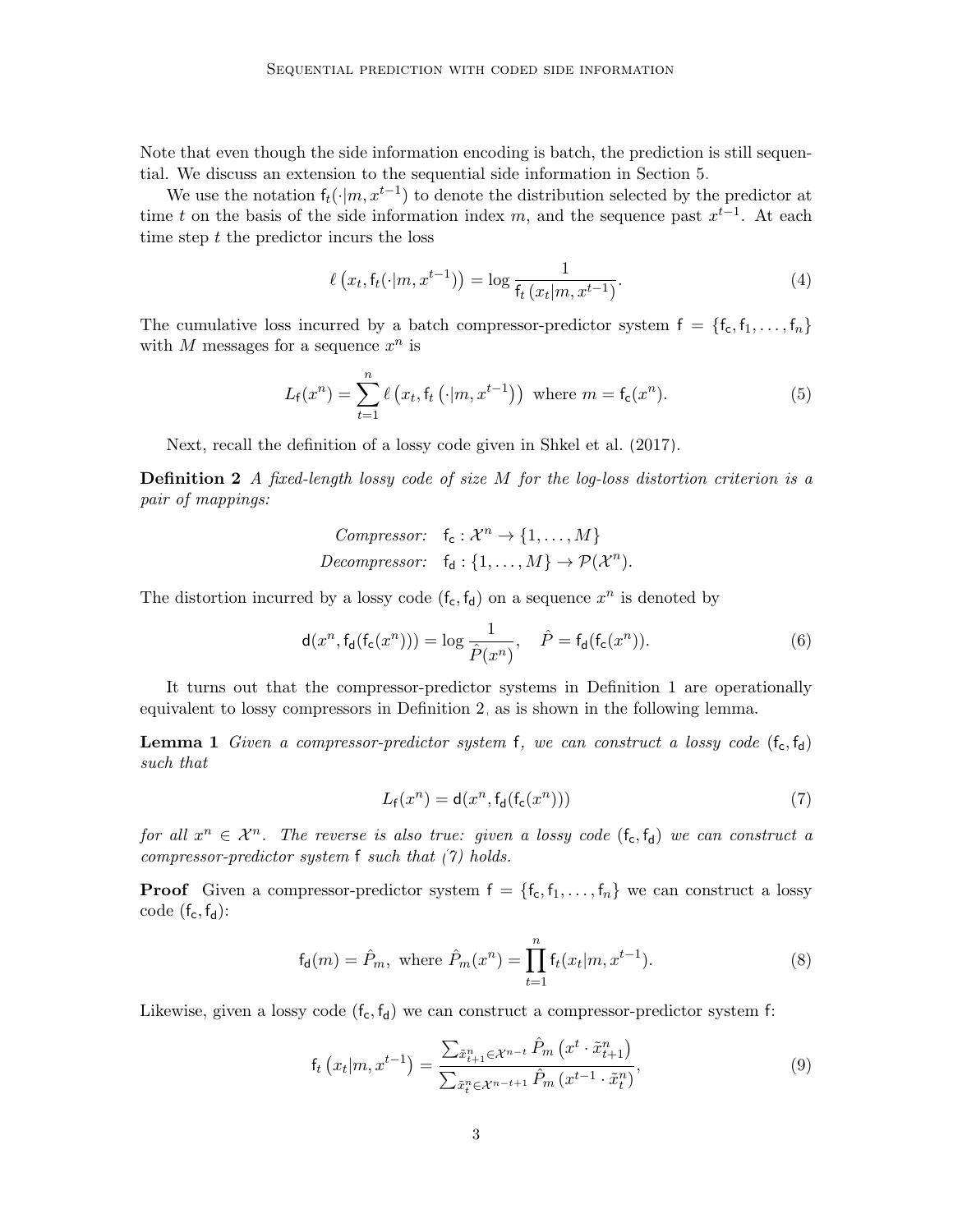where  $\hat{P}_m = \mathsf{f}_d(m)$  and  $a \cdot b$  denotes the concatenation of strings a and b. Then

$$
L_{\mathsf{f}}(x^n) = \sum_{t=1}^n \log \frac{1}{\mathsf{f}_t\left(x_t | \mathsf{f}_{\mathsf{c}}(x^n), x^{t-1}\right)} = \log \frac{1}{\hat{P}_m(x^n)} = \mathsf{d}\left(x^n, \mathsf{f}_{\mathsf{d}}\left(\mathsf{f}_{\mathsf{c}}\left(x^n\right)\right)\right). \tag{10}
$$

ш

Note that in [Shkel et al.](#page-16-2) [\(2017\)](#page-16-2) the definition of lossy codes and subsequent derivation of non-asymptotic bounds uses the so-called "single-shot approach", where everything is derived for an arbitrary alphabet  $\mathcal{X}$ , and no Cartesian product structure or blocklength n is assumed. In contrast, in the present prediction problem we cannot follow the single-shot approach, as the dynamical aspect of the problem is of the essence. Nevertheless, the two approaches are equivalent from the compression viewpoint. Indeed, we can always take  $n = 1$  to recover the single-shot results. Conversely, if a statement is true for an arbitrary alphabet  $\mathcal{Y}$ , it is also true for  $\mathcal{Y} = \mathcal{X}^n$ .

#### 2.2 Redundancy and Regret

Lemma [1](#page-2-2) shows that, under log-loss, the problem of lossy compression is equivalent to the problem of prediction with coded side information in a very strong sense. That is, we can establish a one-to-one correspondence between lossy compression schemes and compressorpredictor schemes. This correspondence is such that the distortion incurred by the lossy compressor is the same as the loss incurred by the corresponding compressor-predictor system simultaneously for every  $x^n \in \mathcal{X}^n$ . This, in turn, means that most of the fundamental limits of interest for these two problems are going to be the same.

In particular, suppose that the sequence  $X<sup>n</sup>$  is randomly generated according to some distribution  $P_{\theta}$ . We do not know  $P_{\theta}$  exactly, but we do know that it belongs to some family of distributions indexed by  $\theta \in \Lambda$ . In this case, we can immediately leverage redundancy bounds for lossy compression. Let

$$
L_{n,\theta}^*(M) = \inf_{\mathsf{f}: \, |\mathsf{f}_{\mathsf{c}}| \le M} \mathbb{E}\left[L_{\mathsf{f}}(X^n)\right] \tag{11}
$$

denote the smallest cumulative loss incurred by any compressor-predictor system where  $X^n \sim P_\theta \in \mathcal{P}(\mathcal{X}^n)$  and  $|f_c|$  denotes the cardinality of the image  $f_c(\mathcal{X}^n)$ .

**Definition 3 (Redundancy)** The redundancy for the family of distributions  $\{P_\theta : \theta \in \Lambda\}$ is defined to be

$$
\mathcal{R}_n(M,\Lambda) = \inf_{\mathsf{f}: \, |\mathsf{f}_\mathsf{c}| \le M} \sup_{\theta \in \Lambda} \left\{ \mathbb{E} \left[ L_\mathsf{f}(X^n) \right] - L_{n,\theta}^*(M) \right\} \text{ where } X^n \sim P_\theta. \tag{12}
$$

To state our results, let  $R \in [0, \log |\mathcal{X}|]$  and define

$$
\mathcal{Q}_{\nu}(\mathcal{X}^n) = \{ Q \in \mathcal{P}(\mathcal{X}^n) \colon H_{\infty}(Q) \ge \nu \}
$$
\n(13)

<span id="page-3-0"></span>
$$
= \{ Q \in \mathcal{P}(\mathcal{X}^n) \colon Q(x^n) \le \exp(-\nu) \quad \forall x^n \in \mathcal{X}^n \}
$$
\n
$$
(14)
$$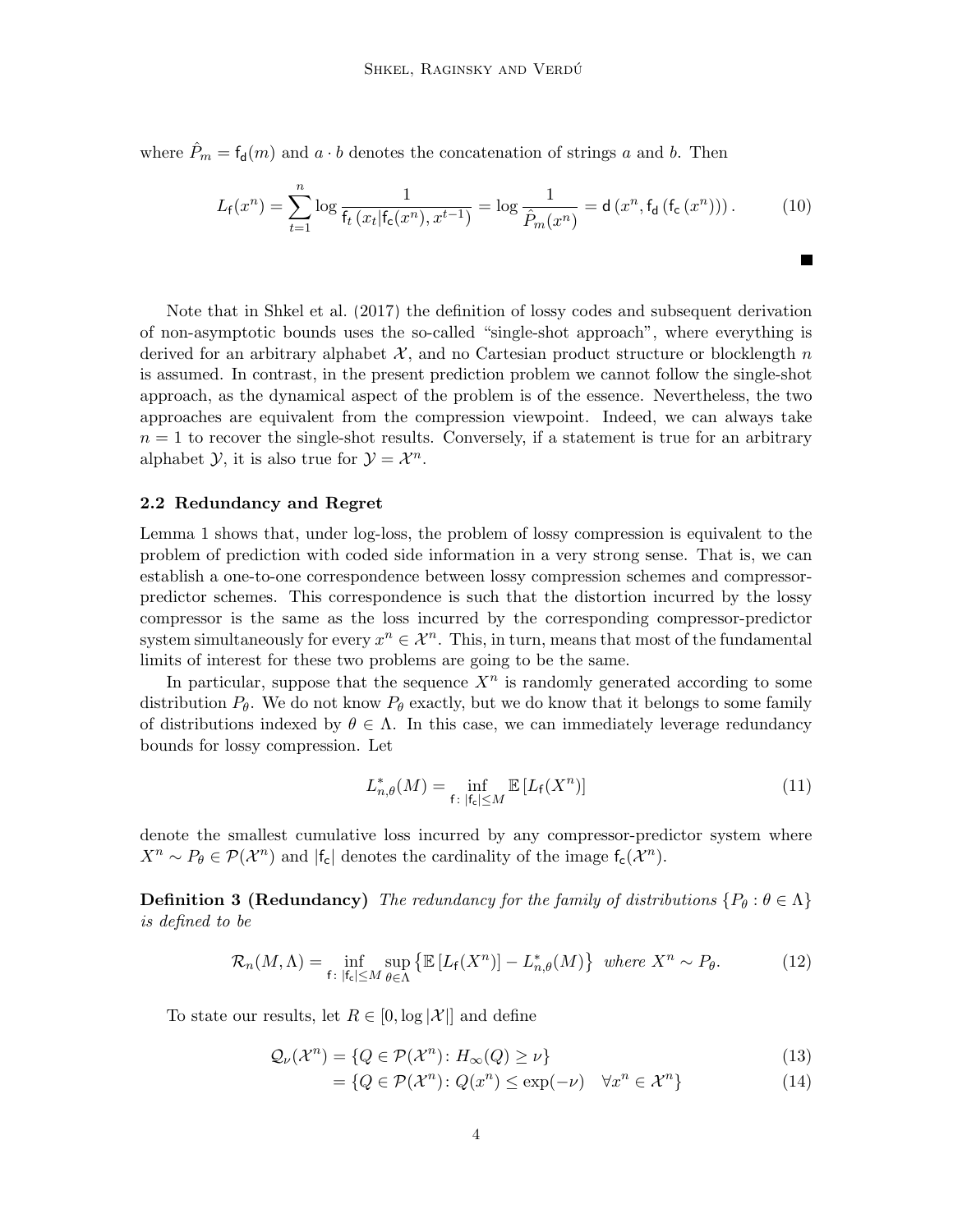where

<span id="page-4-0"></span>
$$
H_{\infty}(Q) = \min_{x^n \in \mathcal{X}^n} \log \frac{1}{Q(x^n)}
$$
\n(15)

denotes the min-entropy of  $Q$ . Recall that the *relative entropy* between  $P$  and reference measure  $Q$  is given by

$$
D(P||Q) = \mathbb{E}\left[\log \frac{P(X)}{Q(X)}\right], \quad P \ll Q \text{ and } X \sim P. \tag{16}
$$

The following is a direct corollary of [Shkel et al.](#page-16-2) [\(2017,](#page-16-2) Theorem 1) and Lemma [1.](#page-2-2)

**Theorem 1** The redundancy for a family of distributions  $\Lambda$  satisfies

$$
\left| \min_{Q \in \mathcal{Q}_{\log M}(\mathcal{X}^n)} \max_{\theta \in \Lambda} \left\{ D(P_{\theta} \| Q) - \min_{\tilde{Q} \in \mathcal{Q}_{\log M}(\mathcal{X}^n)} D(P_{\theta} \| \tilde{Q}) \right\} - \mathcal{R}_n(M, \Lambda) \right| \le \log 2 \tag{17}
$$

where the left side is zero whenever  $M = 1$  or  $M = |\mathcal{X}^n|$ .

Note that, when  $M = 1$ , the present problem reduces to the sequential prediction with no side information. In that case, Theorem [1](#page-4-0) recovers

$$
\mathcal{R}_n(1,\Lambda) = \min_{Q \in \mathcal{P}(\mathcal{X}^n)} \max_{\theta \in \Lambda} D(P_{\theta} \| Q)
$$
(18)

which is well known to be the redundancy of sequential prediction with log-loss, see, for ex-ample, [Merhav and Feder](#page-16-0) [\(1998\)](#page-16-0). When  $M = |\mathcal{X}^n|$ , there is only one reasonable compressorpredictor strategy: to losslessly encode every element of  $\mathcal{X}^n$  and to incur no prediction loss. In that case, the distribution of the source is irrelevant, and Theorem [1](#page-4-0) recovers

<span id="page-4-3"></span><span id="page-4-2"></span><span id="page-4-1"></span>
$$
\mathcal{R}_n(|\mathcal{X}^n|,\Lambda) = 0. \tag{19}
$$

The minimax bound in Theorem [1](#page-4-0) is further analyzed in [Shkel et al.](#page-16-2) [\(2017\)](#page-16-2), while this work focuses on a learning-theoretic analysis of sequential prediction with coded side information, i.e. the regret with respect to a class of experts.

**Definition 4 (Regret)** Let  $\mathcal F$  be an expert class of compressor-predictor systems with M messages. The regret with respect to  $\mathcal F$  is

$$
\mathcal{V}_n(M,\mathcal{F}) = \inf_{\mathbf{g} \colon |\mathbf{g}_c| \le M} \sup_{x^n \in \mathcal{X}^n} \left\{ L_\mathbf{g}(x^n) - \inf_{\mathbf{f} \in \mathcal{F}} L_\mathbf{f}(x^n) \right\}.
$$
 (20)

For  $M = 1$ , [\(20\)](#page-4-1) denotes the regret of sequential prediction with no coded side information. In this case, the minimax optimal forecaster can be determined explicitly, and the minimax regret characterized exactly, as

$$
\mathcal{V}_n(1,\mathcal{F}) = \log \sum_{x_n \in \mathcal{X}^n} \sup_{\mathbf{f} \in \mathcal{F}} \exp(-L_{\mathbf{f}}(x^n)),\tag{21}
$$

see [\(Cesa-Bianchi and Lugosi, 2006,](#page-15-0) Theorem 9.1) and [Shtarkov](#page-16-3) [\(1987\)](#page-16-3). In the next section we extend this result for any  $1 \leq M \leq |\mathcal{X}^n|$ .

Finally, we note that the expert setting for prediction with coded side information is indeed distinct from other side information settings previously studied, for example [Cesa-](#page-15-0)[Bianchi and Lugosi](#page-15-0) [\(2006,](#page-15-0) Chapter 9.9). In the present setting, the side information is not assumed to be common to all of the experts; instead, each expert is allowed to design its own side information.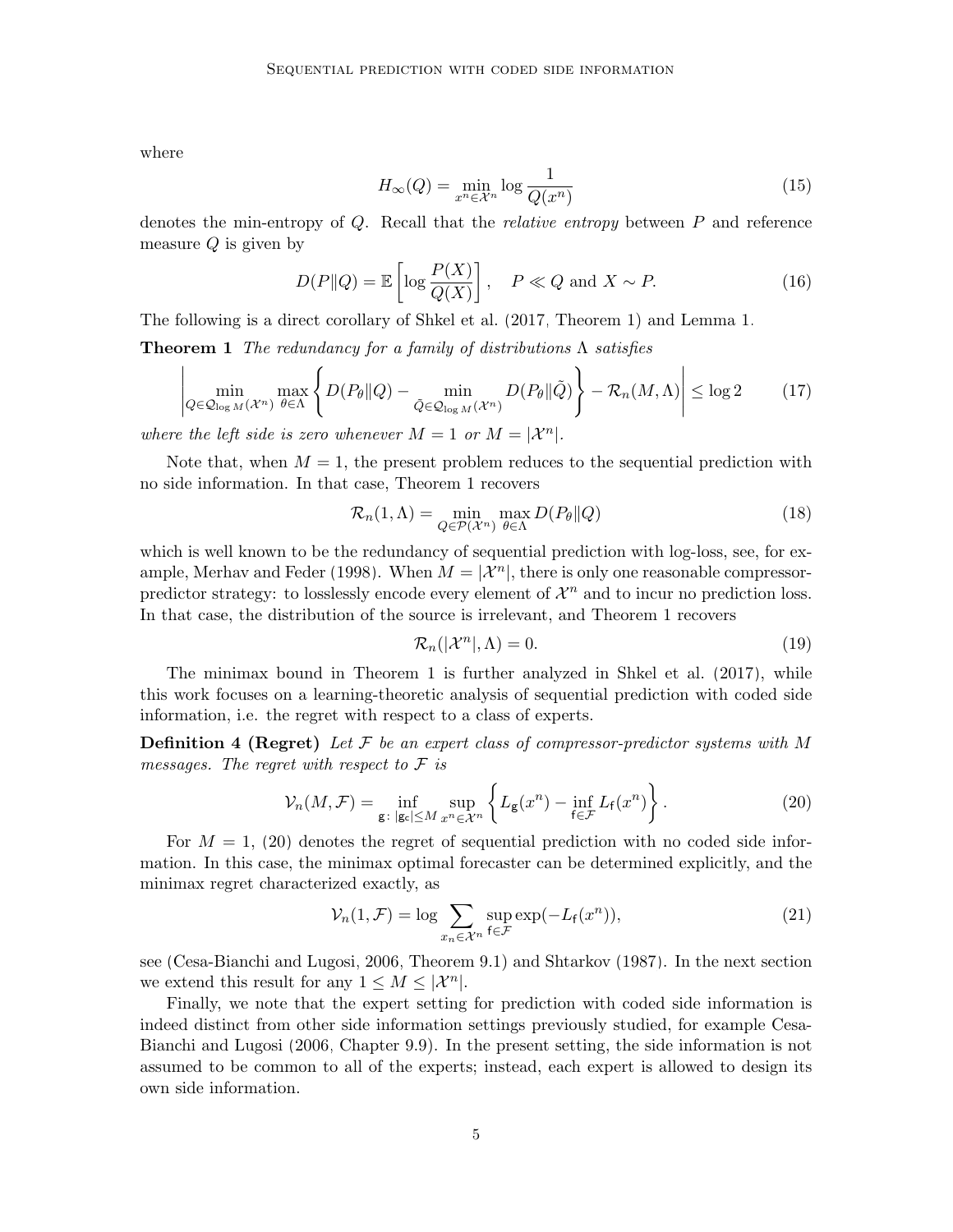## <span id="page-5-6"></span>3. Bounds on regret

We begin by deriving sequence-wise versions of [Shkel et al.](#page-16-2) [\(2017,](#page-16-2) Lemmas 1 and 2) which connect compressor-predictor schemes to distributions in  $\mathcal{Q}_{\log M}(\mathcal{X}^n)$ . We then derive a Shtarkov bound for  $\mathcal{V}_n(M,\mathcal{F})$  for an arbitrary family of experts  $\mathcal{F}$ .

#### 3.1 Characterizing compressor-predictor systems

First, we state the following regularity condition on a compressor-predictor system f: the compressor-predictor system satisfies

$$
\hat{P}_m(x^n) = 0, \text{ where } \hat{P}_m = \prod_{t=1}^n \mathsf{f}_t(\cdot|m, x^{t-1}), \quad \forall m \neq \mathsf{f}_\mathsf{c}(x^n) \tag{22}
$$

for all  $x^n \in \mathcal{X}^n$ . Note that [\(22\)](#page-5-0) imposes an obvious optimality criterion on a compressorpredictor system; for further justification of this regularity condition see Appendix [A.](#page-0-0) We will assume that all compressor-predictor systems in our subsequent discussion satisfy  $(22)$ .

<span id="page-5-2"></span>**Lemma 2** Given a compressor-predictor system f with M messages, there exists  $Q \in$  $\mathcal{Q}_{\log M}(\mathcal{X}^n)$  such that

<span id="page-5-0"></span>
$$
L_f(x^n) = \log \frac{1}{Q(x^n)} - \log M \tag{23}
$$

holds for all  $x^n \in \mathcal{X}^n$ .

Proof Given a compressor-predictor system f, define

$$
Q(x^n) = \frac{1}{M} \sum_{m=1}^{M} \prod_{t=1}^{n} f_t(x_t|m, x^{t-1}) = \frac{1}{M} \prod_{t=1}^{n} f_t(x_t|f_c(x^n), x^{t-1})
$$
(24)

where the second equality in  $(24)$  follows from  $(22)$  and it is straightforward to verify that Q is indeed a distribution in  $\mathcal{Q}_{\log M}(\mathcal{X}^n)$ . Then

$$
\sum_{t=1}^{n} \ell\left(x^{t}, \mathsf{f}_{t}\left(\cdot | \mathsf{f}_{\mathsf{c}}(x^{n}), x^{t-1}\right)\right) = \log \frac{1}{MQ(x^{n})}.\tag{25}
$$

<span id="page-5-4"></span><span id="page-5-3"></span><span id="page-5-1"></span> $\blacksquare$ 

Lemma [2](#page-5-2) shows that every compressor-predictor system can be associated with a distribution in  $\mathcal{Q}_{\log M}$ . The reverse is not true: that is, given a distribution in  $\mathcal{Q}_{\log M}$  it may not be possible to construct a compressor-predictor system that satisfies [\(23\)](#page-5-3). However, it is possible to construct one that satisfies it approximately, as the following lemma shows.

<span id="page-5-5"></span>**Lemma 3** Given any  $Q \in \mathcal{Q}_{\log M}(\mathcal{X}^n)$  it is possible to construct a compressor-predictor system f such that

$$
L_{\mathsf{f}}(x^n) \le \log \frac{1}{Q(x^n)} - \log(M+1) + \log 2 < \log \frac{1}{Q(x^n)} - \log M + \log 2 \tag{26}
$$

for all  $x^n \in \mathcal{X}^n$ . Moreover, [\(26\)](#page-5-4) can be tighrened to  $L_f(x^n) = \log \frac{1}{Q(x^n)} - \log M$  whenever  $M = 1$  or  $M = |\mathcal{X}^n|$ .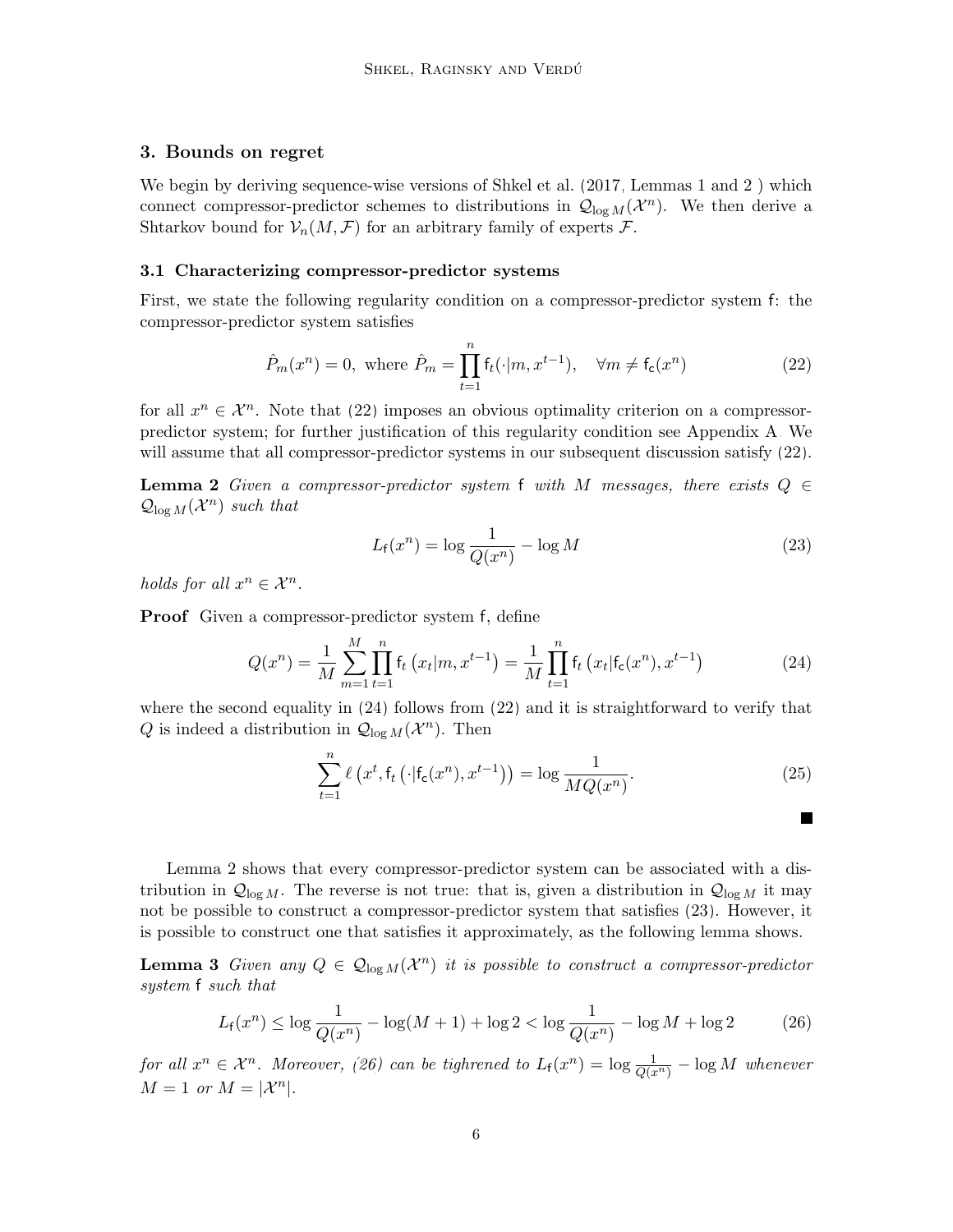Equation  $(26)$  follows by using the greedy construction from Shkel and Verdú  $(2018,$  Theorem 4) which we include for completeness in Appendix [B.](#page-1-1) The main idea is to construct a compressor that tries to equalize the probability assigned to each message according to distribution  $Q$  and outputs a posterior distribution of  $x^n$  given the message. If such a compressor exists, then [\(23\)](#page-5-3) would be satisfied. A simple greedy compressor achieves such equalization up to a factor of  $\frac{2M}{M+1}$ . This greedy compressor then induces a compressorpredictor scheme per Lemma [1.](#page-2-2) In general, it is not possible to do better than [\(26\)](#page-5-4) as the next example shows.

**Example 1** Let  $\mathcal{X} = \{0,1\}$  and  $M = 2^k$  for some  $1 \leq k \leq n$ . Consider a compressorpredictor system f defined by the following ingredients:

- The compressor  $f_c$  is a bijection from  $\mathcal{X}^k$  to  $\{1,\ldots,M\}$  that maps the first k bits of  $x^n$  to a unique message.
- For  $1 \leq t \leq k$  let

$$
f_t(\cdot|m, x^{t-1}) = \delta_{y_t}, \text{ where } y^k = f_c^{-1}(m)
$$
 (27)

and  $\delta_x$  denotes a point mass at x.

• For  $k+1 \leq t \leq n$  let

$$
f_t(0|m, x^{t-1}) = f_t(1|m, x^{t-1}) = \frac{1}{2}.
$$
\n(28)

Then the distribution guaranteed to exist by Lemma [2](#page-5-2) is given by  $Q(x^n) = 2^{-n}$  for all  $x^n$ . On the other hand, consider constructing a compressor-predictor system for Q when  $M = 2<sup>n</sup> - 1$ . Using the compressor in Appendix [B](#page-1-1) we can construct a compressor-predictor that will satisfy [\(26\)](#page-5-4) with equality for two distinct elements in  $\mathcal{X}^n$ . It is not possible to improve on this. Indeed, by the pigeonhole principle, there exists a message m, such that the pre-image of m contains two distinct elements of  $\mathcal{X}^n$ . Let  $x^n$  and  $y^n$  be these elements and let t be the smallest index at which  $x_t \neq y_t$ . Then, it must be the case that

$$
f_t(x_t|m, x^{t-1}) = f_t(y_t|m, y^{t-1}) = \frac{1}{2}
$$
\n(29)

for [\(26\)](#page-5-4) to be satisfied. In this case (26) is satisfied with equality for  $x^n$  and  $y^n$ .

#### 3.2 Shtarkov bound for compressor-predictor strategies

Lemmas [2](#page-5-2) and [3](#page-5-5) connect compressor-predictor strategies with  $M$  messages to distributions in  $\mathcal{Q}_{\log M}(\mathcal{X}^n)$ . This is a pleasing extension of the usual sequential prediction with log-loss where prediction strategies are associated with elements of the probability simplex. Using Lemma [2](#page-5-2) we can rewrite the regret in Definition [4](#page-4-2) as

<span id="page-6-0"></span>
$$
\mathcal{V}_n(M,\mathcal{F}) = \inf_{\mathbf{g} \colon |\mathbf{g}_c| \le M} \sup_{x^n \in \mathcal{X}^n} \log \frac{\sup_{\mathbf{f} \in \mathcal{F}} Q_\mathbf{f}(x^n)}{Q_\mathbf{g}(x^n)} \tag{30}
$$

where  $Q_f$  denotes the distribution corresponding to the strategy f, see [\(24\)](#page-5-1). We have now laid the necessary groundwork to characterize the regret for sequential prediction with coded side information.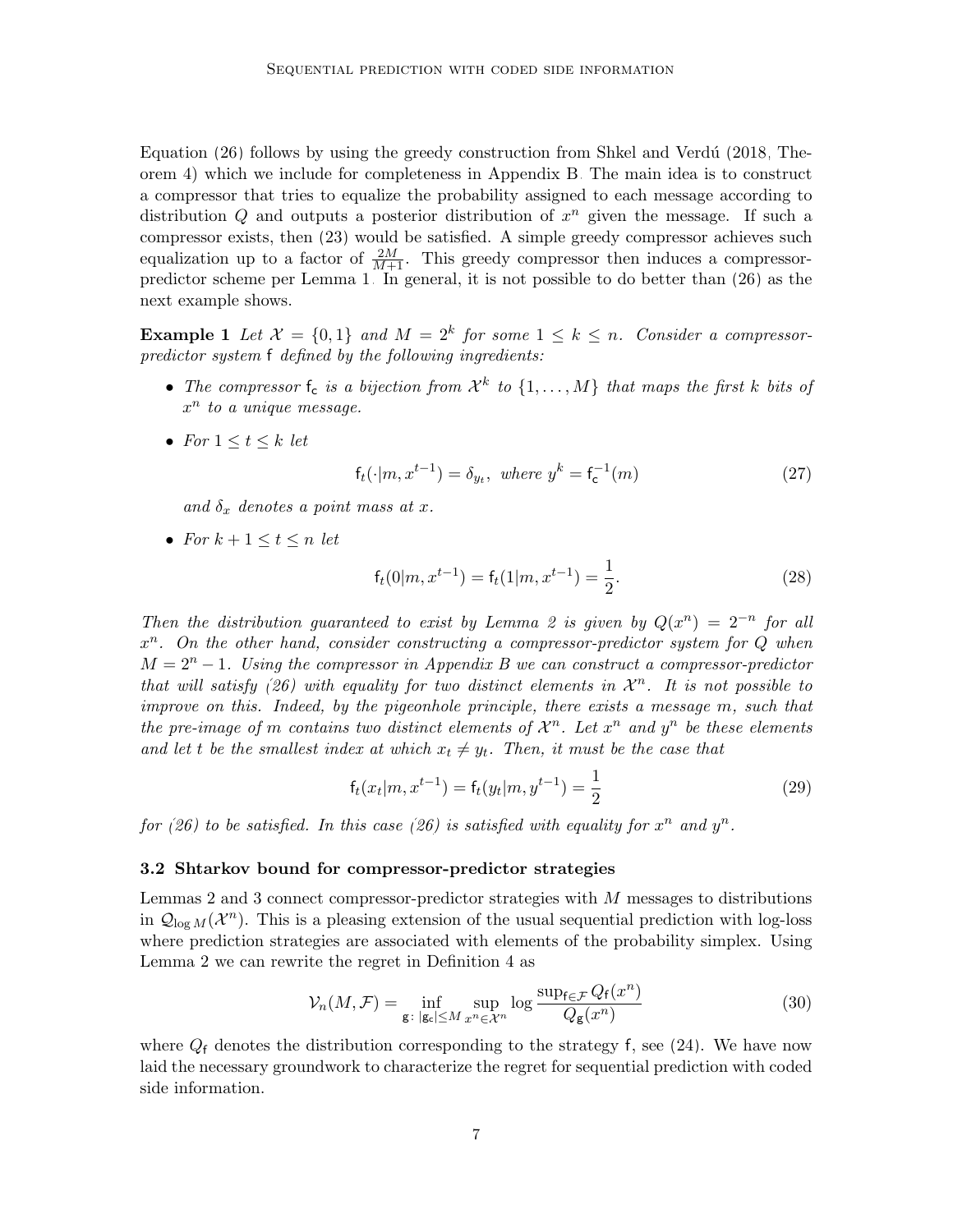**Theorem 2 (Shtarkov sum)** Let  $Q_f$  denote the distribution associated with  $f \in \mathcal{F}$  via Lemma [2,](#page-5-2) see  $(24)$ . Then,

$$
\log \sum_{x^n \in \mathcal{X}^n} \sup_{f \in \mathcal{F}} Q_f(x^n) \le \mathcal{V}_n(M, \mathcal{F}) \le \log \sum_{x^n \in \mathcal{X}^n} \sup_{f \in \mathcal{F}} Q_f(x^n) + \log 2 \tag{31}
$$

or, equivalently,

$$
\log \sum_{x^n \in \mathcal{X}^n} \sup_{f \in \mathcal{F}} \exp(-L_f(x^n)) - \log M \le \mathcal{V}_n(M, \mathcal{F})
$$
\n(32)

$$
\leq \log \sum_{x^n \in \mathcal{X}^n} \sup_{f \in \mathcal{F}} \exp(-L_f(x^n)) - \log M + \log 2. \tag{33}
$$

Proof Define

$$
Q(x^n) = \frac{\sup_{f \in \mathcal{F}} Q_f(x^n)}{\sum_{\tilde{x}^n \in \mathcal{X}^n} \sup_{\tilde{f} \in \mathcal{F}} Q_{\tilde{f}}(\tilde{x}^n)}
$$
(34)

and observe that  $Q(x^n) \in \mathcal{Q}_{\log M}$ . Let g be the strategy associated with Q guaranteed by Lemma [3](#page-5-5) and let  $Q_{\rm g}$  be the distribution associated with  ${\rm g}$  via Lemma [2.](#page-5-2) Then

$$
\log \frac{Q(x^n)}{Q_{\mathsf{g}}(x^n)} \le \log 2 \tag{35}
$$

and

$$
\mathcal{V}_n(M,\mathcal{F}) \le \sup_{x^n \in \mathcal{X}^n} \log \frac{\sup_{f \in \mathcal{F}} Q_f(x^n)}{Q_g(x^n)} \tag{36}
$$

$$
\leq \sup_{x^n \in \mathcal{X}^n} \log \sum_{x^n \in \mathcal{X}^n} \sup_{f \in \mathcal{F}} Q_f(x^n) + \log 2 \tag{37}
$$

<span id="page-7-0"></span>
$$
= \log \sum_{x^n \in \mathcal{X}^n} \sup_{f \in \mathcal{F}} Q_f(x^n) + \log 2. \tag{38}
$$

For the lower bound, let g be the strategy that achieves [\(20\)](#page-4-1). Then

$$
\mathcal{V}_n(M,\mathcal{F}) = \sup_{x^n \in \mathcal{X}^n} \log \frac{\sup_{f \in \mathcal{F}} Q_f(x^n)}{Q_g(x^n)}
$$
(39)

$$
\geq \sup_{x^n \in \mathcal{X}^n} \log \frac{\sup_{f \in \mathcal{F}} Q_f(x^n)}{Q(x^n)} = \log \sum_{x^n \in \mathcal{X}^n} \sup_{f \in \mathcal{F}} Q_f(x^n) \quad \forall x^n \in \mathcal{X}^n \tag{40}
$$

where [\(40\)](#page-7-0) holds since Q is the minimizer of  $\inf_{Q \in \mathcal{P}(\mathcal{X}^n)} \sup_{x^n \in \mathcal{X}^n} \log \frac{\sup_{\epsilon \in \mathcal{F}} Q_f(x^n)}{Q(x^n)}$  $\frac{\in \mathcal{F}}{Q(x^n)}$ . Г

Finally, we note that the gap between the lower and upper bounds in Theorem [2](#page-6-0) is an artifact of the compression part of sequential prediction with coded side information. Indeed, the Shtarkov bound suffers from a similar gap in the problem of lossless compression with expert advice.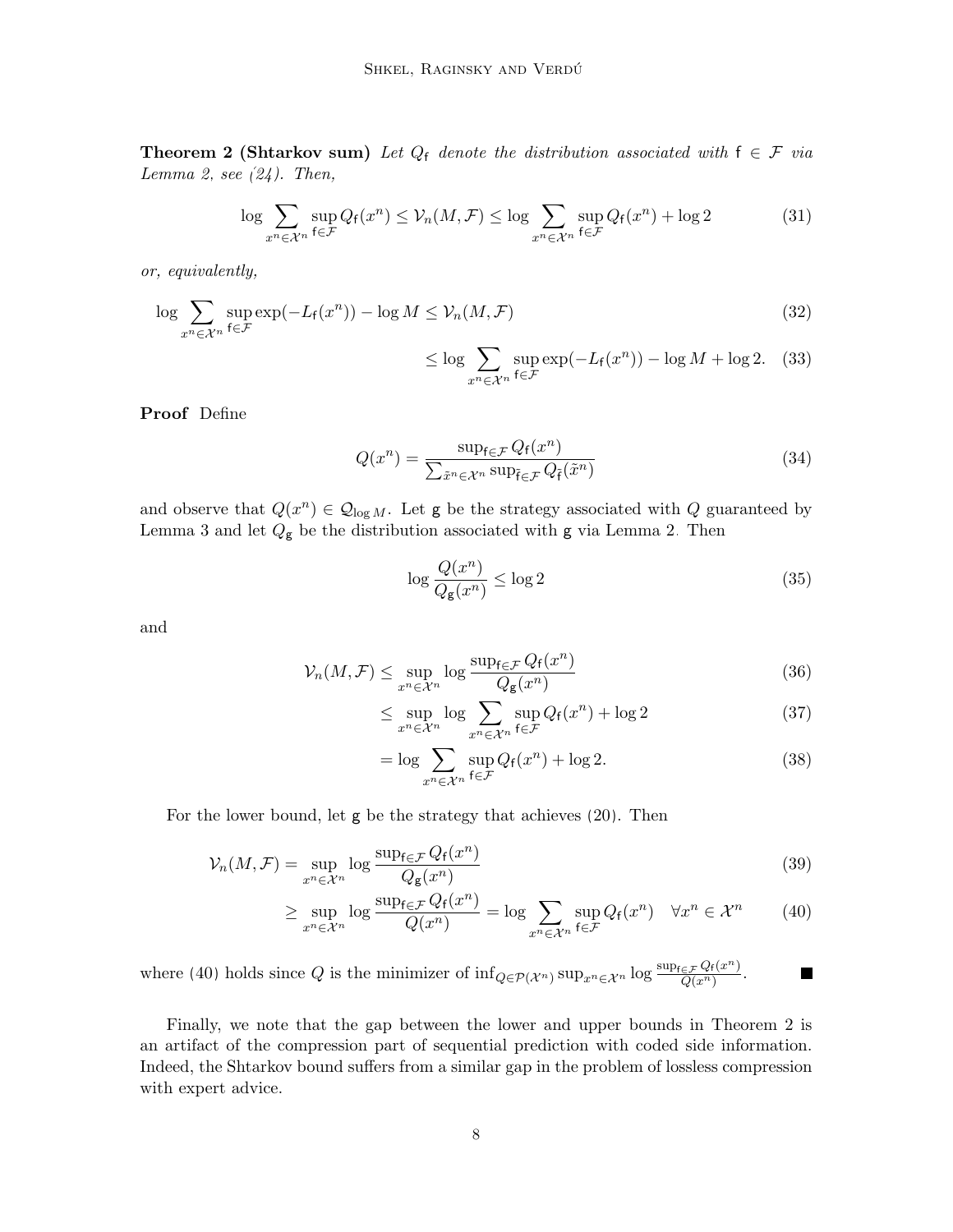### <span id="page-8-1"></span>4. Compressor-predictor expert classes

We have established in Lemmas [2](#page-5-2) and [3](#page-5-5) that compressor-predictor systems are elements of a subset of the probability simplex. From this perspective, much of the literature on sequential prediction with expert advice carries over to the problem of sequential prediction with coded side-information. This includes, for example, the covering number approaches in [Cesa-Bianchi and Lugosi](#page-15-0) [\(2006,](#page-15-0) Chapter 9.10) and [Rakhlin and Sridharan](#page-16-5) [\(2015\)](#page-16-5).

Rather than treating the expert class as an arbitrary subset of the probability simplex, in this section we define classes of experts which are natural from the operational point of view. The first example considers naive greedy experts. We obtain these classes of experts by modifying existing sequential experts to use all of their available compression budget on the first k realizations of the sequence  $x^n$ . The second example considers *subset-myopic* experts. Each of these experts uses its available compression budget to minimize prediction loss on a particular subset of  $\mathcal{X}^n$ . Both of these expert classes allow us to study the effect of the compression budget on the prediction loss and regret.

#### 4.1 Naive greedy experts

Given an existing prediction strategy we can extend it to the coded side-information setting in the following way. We define an expert that spends all of its compression budget early on, and then falls back on its original prediction strategy once the budged is exhausted.

**Definition 5 (Greedy experts)** Fix  $1 \leq k \leq n$  and let  $M = |\mathcal{X}|^k$ . Given a sequential prediction strategy  $\mathfrak f$  (with no coded side-information), we define a new compressor-predictor strategy f with M messages in the following way:

- Let the compressor  $f_c$  be a bijection from  $\mathcal{X}^k$  to  $\{1,\ldots,M\}$  that maps the first k letters of  $x^n$  to a unique message.
- For  $1 \leq t \leq k$ , let

$$
f_t(\cdot|m, x^{t-1}) = \delta_{y_t}, \text{ where } y^k = f_c^{-1}(m)
$$
 (41)

and  $\delta_x$  denotes a point mass at x.

• For  $k+1 \leq t \leq n$ , let

$$
f_t(\cdot|m, x^{t-1}) = \tilde{f}_t(\cdot|x^{t-1}).
$$
\n(42)

We call f a greedy M message extension of  $\tilde{f}$ . Given a class F of sequential experts (no coded side-information),  $\mathcal{F}_M$  is a greedy extension of  $\mathcal F$  with  $M$  messages if it is obtained by greedy extensions of experts in F.

Next, fix a class of experts  $\mathcal F$  (no coded side-information) and  $x^k \in \mathcal X^k$ . We define a new class of experts, denoted  $\mathcal{F}(x^k)$ , on  $\mathcal{X}^{n-k}$ . This class consists of all experts of the form

$$
\mathbf{f}_t(\cdot|\mathbf{y}^t) = \tilde{\mathbf{f}}_t(\cdot|\mathbf{x}^k \mathbf{y}^{t-1})
$$
\n(43)

<span id="page-8-0"></span>for  $1 \leq t \leq n-k$ ,  $y^t \in \mathcal{X}^t$ , and  $\tilde{\mathsf{f}} \in \mathcal{F}$ .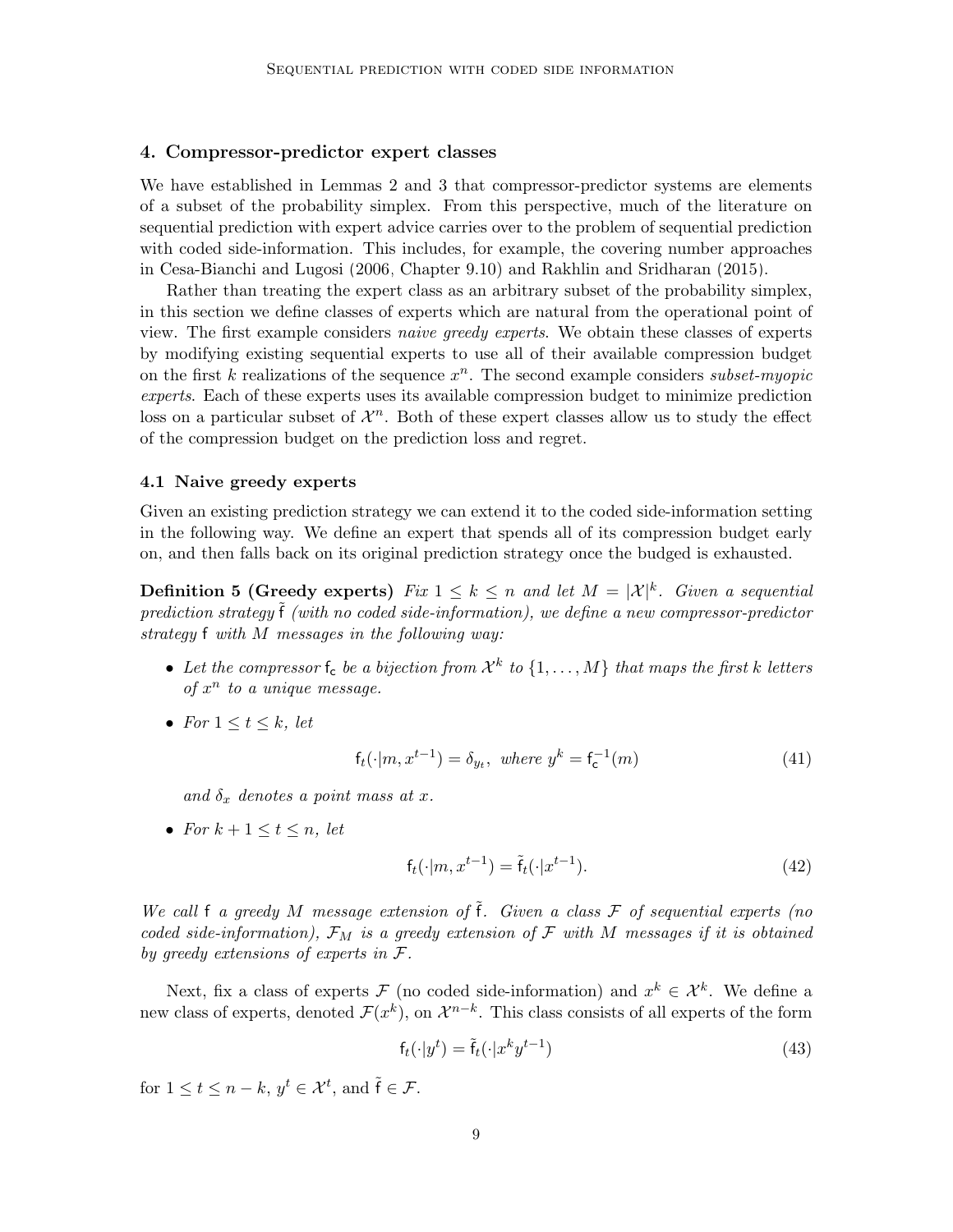**Lemma 4** Let F be a class of experts (no coded side-information) and let  $M = |\mathcal{X}|^k$  for some  $1 \leq k \leq n$ . Then

$$
\inf_{x^k \in \mathcal{X}^k} \mathcal{V}_{n-k}\left(1, \mathcal{F}\left(x^k\right)\right) \leq \mathcal{V}_n\left(M, \mathcal{F}_M\right) \leq \sup_{x^k \in \mathcal{X}^k} \mathcal{V}_{n-k}\left(1, \mathcal{F}\left(x^k\right)\right) \tag{44}
$$

**Proof** Let g be the greedy extension of the strategy that achieves  $\mathcal{V}_n(1,\mathcal{F})$  and denote by  $\mathsf{g}_{x^k}$  the strategy that achieves  $\mathcal{V}_{n-k}(1,\mathcal{F}(x^k))$ . Note that  $\mathcal{F}_M$  and  $\mathcal{F}(x^k)$  can be connected via

$$
\inf_{f \in \mathcal{F}_M} L_f(x^n) = \inf_{f \in \mathcal{F}(x^k)} L_f(x_{k+1}^n) \text{ and, likewise, } L_g(x^n) = L_{g_{x^k}}(x_{k+1}^n). \tag{45}
$$

Then

$$
\mathcal{V}_n(M, \mathcal{F}_M) \le \sup_{x^n \in \mathcal{X}^n} \left\{ L_{\mathsf{g}}(x^n) - \inf_{\mathsf{f} \in \mathcal{F}_M} L_{\mathsf{f}}(x^n) \right\} \tag{46}
$$

<span id="page-9-2"></span>
$$
= \sup_{x^k \in \mathcal{X}^k} \sup_{y^{n-k} \in \mathcal{X}^{n-k}} \left\{ L_{\mathbf{g}_{x^k}}(y^{n-k}) - \inf_{\mathbf{f} \in \mathcal{F}(x^k)} L_{\mathbf{f}}(y^{n-k}) \right\} \tag{47}
$$

$$
= \sup_{x^k \in \mathcal{X}^k} \mathcal{V}_{n-k}(1, \mathcal{F}(x^k)). \tag{48}
$$

The lower bound follows since

$$
\mathcal{V}_n(M, \mathcal{F}_M) \ge \log \sum_{x^n \in \mathcal{X}^n} \sup_{\mathbf{f} \in \mathcal{F}_M} \exp(-L_{\mathbf{f}}(x^n)) - \log M \tag{49}
$$

$$
= \log \sum_{x^k \in \mathcal{X}^k} \sum_{y^{n-k} \in \mathcal{X}^{n-k}} \sup_{f \in \mathcal{F}(x^k)} \exp(-L_f(y^{n-k})) - \log M \tag{50}
$$

$$
\geq \inf_{x^k \in \mathcal{X}^k} \log |\mathcal{X}^k| \sum_{y^{n-k} \in \mathcal{X}^{n-k}} \sup_{f \in \mathcal{F}(x^k)} \exp(-L_f(y^{n-k})) - \log M \tag{51}
$$

$$
= \inf_{x^k \in \mathcal{X}^k} \log \sum_{y^{n-k} \in \mathcal{X}^{n-k}} \sup_{\mathbf{f} \in \mathcal{F}(x^k)} \exp(-L_{\mathbf{f}}(y^{n-k})) \tag{52}
$$

$$
= \inf_{x^k \in \mathcal{X}^k} \mathcal{V}_{n-k}(1, \mathcal{F}(x^k))
$$
\n(53)

where [\(49\)](#page-9-0) follows from Theorem [2](#page-6-0) and [\(50\)](#page-9-1) follows from [\(45\)](#page-9-2).

<span id="page-9-4"></span><span id="page-9-3"></span><span id="page-9-1"></span><span id="page-9-0"></span> $\blacksquare$ 

The upper and lower bounds in Lemma [4](#page-8-0) turn out to be tight for many expert classes.

**Example 2 (Static experts)** Let  $\mathcal F$  be the set of static experts, that is,  $\mathcal F$  is the set of all experts such that  $f_t(\cdot|x^{t-1}) = P$  for all t and some  $P \in \mathcal{P}(\mathcal{X})$ . Then,  $\mathcal{F}(x^k)$  is still the set of static experts on  $\mathcal{X}^{n-k}$  for all  $x^k \in \mathcal{X}^k$  and

$$
\mathcal{V}_n(M, \mathcal{F}_M) = \mathcal{V}_{n-k}(1, \mathcal{F}).\tag{54}
$$

Let  $\mathcal{X} = \{0,1\}$  and consider rate  $R \in [0,1)$  compressor-predictor schemes: that is,  $M_n =$  $2^{nR}$ . Using [\(54\)](#page-9-3) together with [Cesa-Bianchi and Lugosi](#page-15-0) [\(2006,](#page-15-0) Theorem 9.2) we obtain

$$
\mathcal{V}_n\left(M_n, \mathcal{F}_{M_n}\right) = \frac{1}{2}\log n + \frac{1}{2}\log(1 - R) + \frac{1}{2}\log\frac{\pi}{2} + o(1). \tag{55}
$$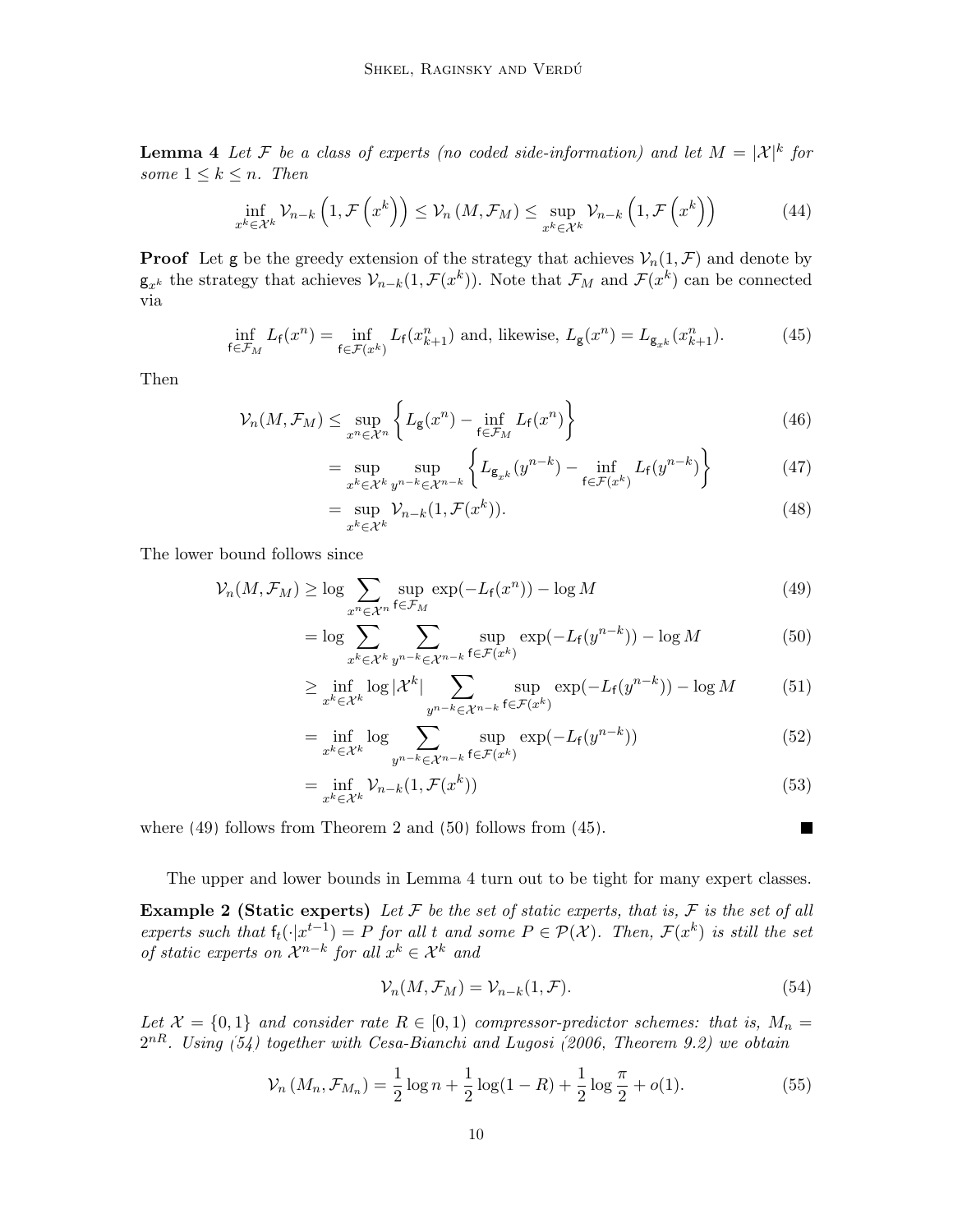Example [2](#page-9-4) demonstrates that the greedy extension of the optimal strategy for static experts is actually the optimal strategy for greedy extension of static experts. Surprisingly, this even holds for classes with memory, as the next example shows.

**Example 3 (Markov experts)** Let  $F$  be the set of all Markov experts. We can show that  $\mathcal{F}(x^k)$  is still the set of all Markov experts (see Appendix [C\)](#page-5-6) on  $\mathcal{X}^{n-k}$  for all  $x^k \in \mathcal{X}^k$  and

<span id="page-10-0"></span>
$$
\mathcal{V}_n(M, \mathcal{F}_M) = \mathcal{V}_{n-k}(1, \mathcal{F}).\tag{56}
$$

In fact, the upper and lower bounds in Lemma [4](#page-8-0) are tight even for some large non-parametric expert classes such as the monotonically increasing "static" experts introduced in [Cesa-](#page-15-0)[Bianchi and Lugosi](#page-15-0) [\(2006,](#page-15-0) Chapter 9.11). However, Lemma [4](#page-8-0) is not tight for greedy extensions of arbitrary expert families. In those cases, the next lemma would be more useful.

**Lemma 5** Let F be a class of experts (no coded side-information) and let  $M = |\mathcal{X}|^k$  for some  $1 \leq k \leq n$ . Then

$$
\log \frac{1}{M} \sum_{x^k \in \mathcal{X}^m} \exp \left( \mathcal{V}_{n-k} \left( 1, \mathcal{F} \left( x^k \right) \right) \right) \leq \mathcal{V}_n(M, \mathcal{F}_M) \tag{57}
$$
\n
$$
\leq \log \frac{1}{M} \sum_{x^k \in \mathcal{X}^k} \exp \left( \mathcal{V}_{n-k} \left( 1, \mathcal{F} \left( x^k \right) \right) \right) + \log 2 \tag{58}
$$

Proof The lemma follows by particularizing Theorem [2](#page-6-0) to greedy experts.

#### 4.2 Subset-myopic experts

Next, we consider experts defined with respect to some subset  $\mathcal{S} \subset \mathcal{X}^n$ . These experts design their compressor-predictor schemes with the aim of minimizing the maximum loss on S. They disregard all other sequences  $x^n \notin S$ .

**Definition 6 (Subset-myopic experts)** Given a subset  $S \subset \mathcal{X}^n$  an S-myopic expert f with  $M \leq |\mathcal{S}|$  messages is given by

$$
\mathsf{f} = \underset{\mathsf{f}: \ |\mathsf{f}_{\mathsf{c}}| \le M}{\arg \min} \underset{x^n, y^n \in \mathcal{S}}{\sup} |L_{\mathsf{f}}(x^n) - L_{\mathsf{f}}(y^n)|. \tag{59}
$$

If  $M > |\mathcal{S}|$  an S-myopic expert f is given by

$$
\mathsf{f} = \underset{\mathsf{f}: \sum_{x^n \in \mathcal{S}} L_{\mathsf{f}}(x^n) = 0}{\arg \min} \underset{y^n \notin \mathcal{S}}{\sup} L_{\mathsf{f}}(y^n). \tag{60}
$$

**Example 4 (Constant composition subsets)** Let  $\mathcal{X} = \{0, 1\}$  and  $\mathcal{F}_M$  be a class of Smyopic experts with M messages defined by a collection  $\{S_k\}_{k=0}^n$  where

$$
S_k = \{x^n : x^n \text{ has exactly } k \text{ ones } \}. \tag{61}
$$

Consider rate  $R \in [0, 1)$  compressor-predictor schemes: that is,  $M_n = 2^{nR}$ . Then using Theorem [2](#page-6-0) together with Stirling's approximation we obtain

$$
\mathcal{V}_n(M_n, \mathcal{F}) = \log n + \log(1 - 2h^{-1}(R)) + o(1)
$$
\n(62)

where  $h^{-1}$  denotes the inverse of the binary entropy function on  $(0, \frac{1}{2})$  $\frac{1}{2}$ .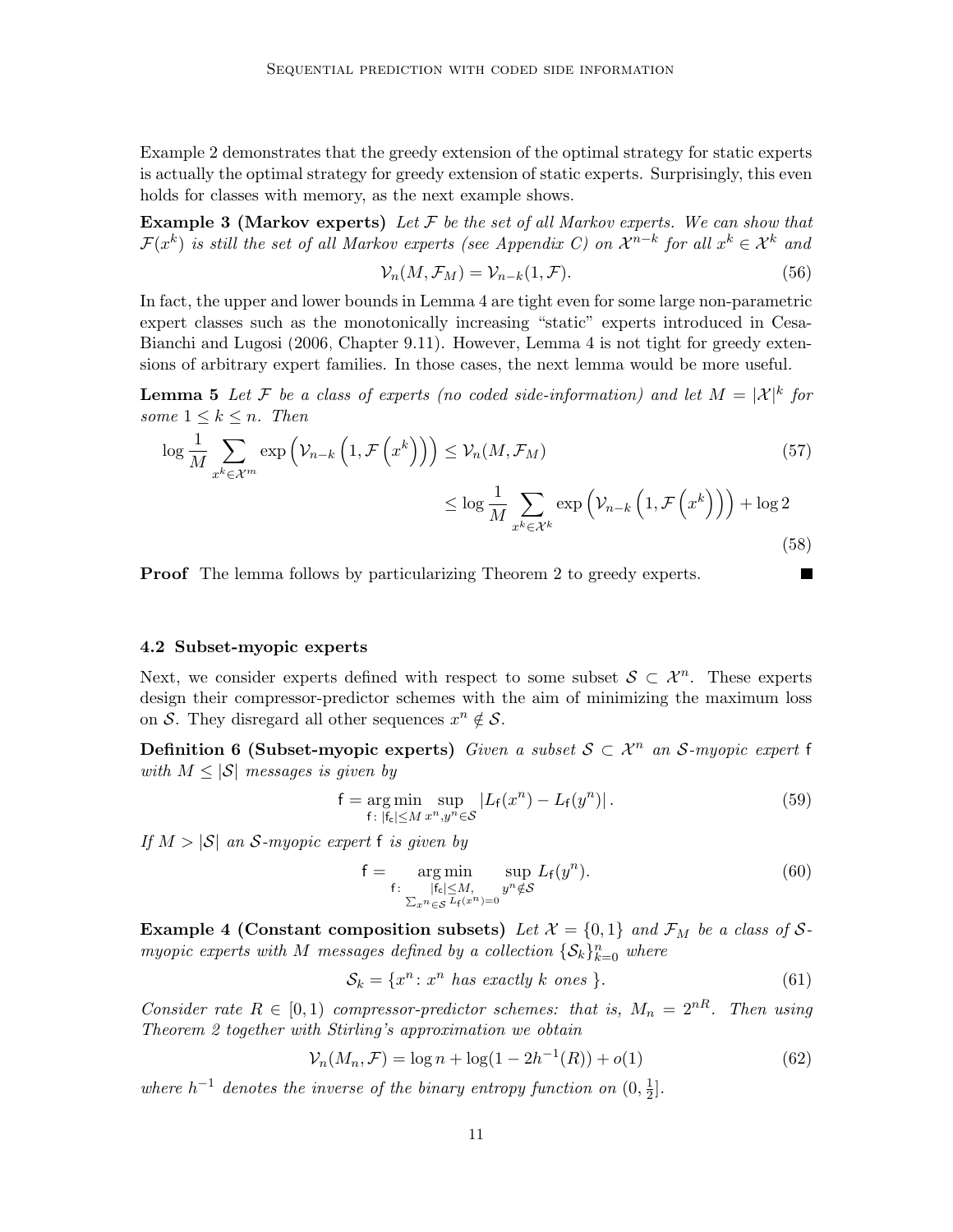## <span id="page-11-0"></span>5. Discussion

We have developed a framework to address sequential prediction with coded side information under log-loss. There are two main insights that lay the groundwork for our results. First, we show an operational equivalence between the problem of universal lossy compression and the problem of sequential prediction with coded side information. Secondly, we leverage this equivalence, together with insights from [Shkel et al.](#page-16-2) [\(2017\)](#page-16-2), to connect prediction strategies to distributions on a subset of the probability simplex. Establishing this connection between compressor-predictor schemes and probability distributions lets us transplant the tools from sequential prediction with no side information to the setting with coded side information.

In the present paper we made the assumption that the compressor is "batch"; that is, the compressor sees the whole sequence in a non-causal manner and sends a compressed version of it to the predictor at time zero. In some settings, it is certainly more natural to assume that the compressor might see ahead for some fixed number of time steps and has a compression budget at each time  $t$ ; in other words, the coded side information is constrained to be sequential. The problem of prediction with sequential side information is equivalent to a corresponding sequential lossy compression problem. Moreover, it is straightforward to show a counterpart of Lemma [2](#page-5-2) for this setting: the caveat is that now the subset of the probability simplex would have additional constraints which would depend on the exact setup of the sequential compression aspect of the problem, see Appendix [D.](#page-8-1) The main difficulty in extending the present work to the sequential side information setting is to show a counterpart of Lemma [3:](#page-5-5) that is, we need to demonstrate a compression scheme for a given Q that allows us to get close to the bound in Lemma [2.](#page-5-2) For example, it is possible to chain together such a scheme with a repeated application of Lemma [3,](#page-5-5) but this incurs a penalty of log 2 at each time step. A more promising direction is to extend the arithmetic coding scheme, [Rissanen](#page-16-6) [\(1976\)](#page-16-6), to the lossy compression (or equivalently compressor-predictor) setting, and this is the focus of our ongoing work.

Finally, we mention another important extension of the current work in which the compressor does not see the sequence to be predicted, but instead sees a correlated sequence. It is again possible to establish an equivalence between this compression-prediction problem and a lossy compression problem. The resulting noisy lossy compression problem has received much attention in the probabilistic setting, see, for example, [Nazer et al.](#page-16-7) [\(2017\)](#page-16-7) and references therein. A sequential version of the noisy compression problem could further be related to online learning with log-loss studied in [Fogel and Feder](#page-15-1) [\(2017\)](#page-15-1). It is possible that the tools developed for lossy compression with log-loss could be leveraged for this learning problem as well. Conversely, it would be interesting to see if the tools from learning theory could be used to get further insight for sequential compression and noisy compression with log-loss.

## Acknowledgments

This work was supported by the Center for Science of Information (CSoI), an NSF Science and Technology Center, under grant agreement CCF-0939370.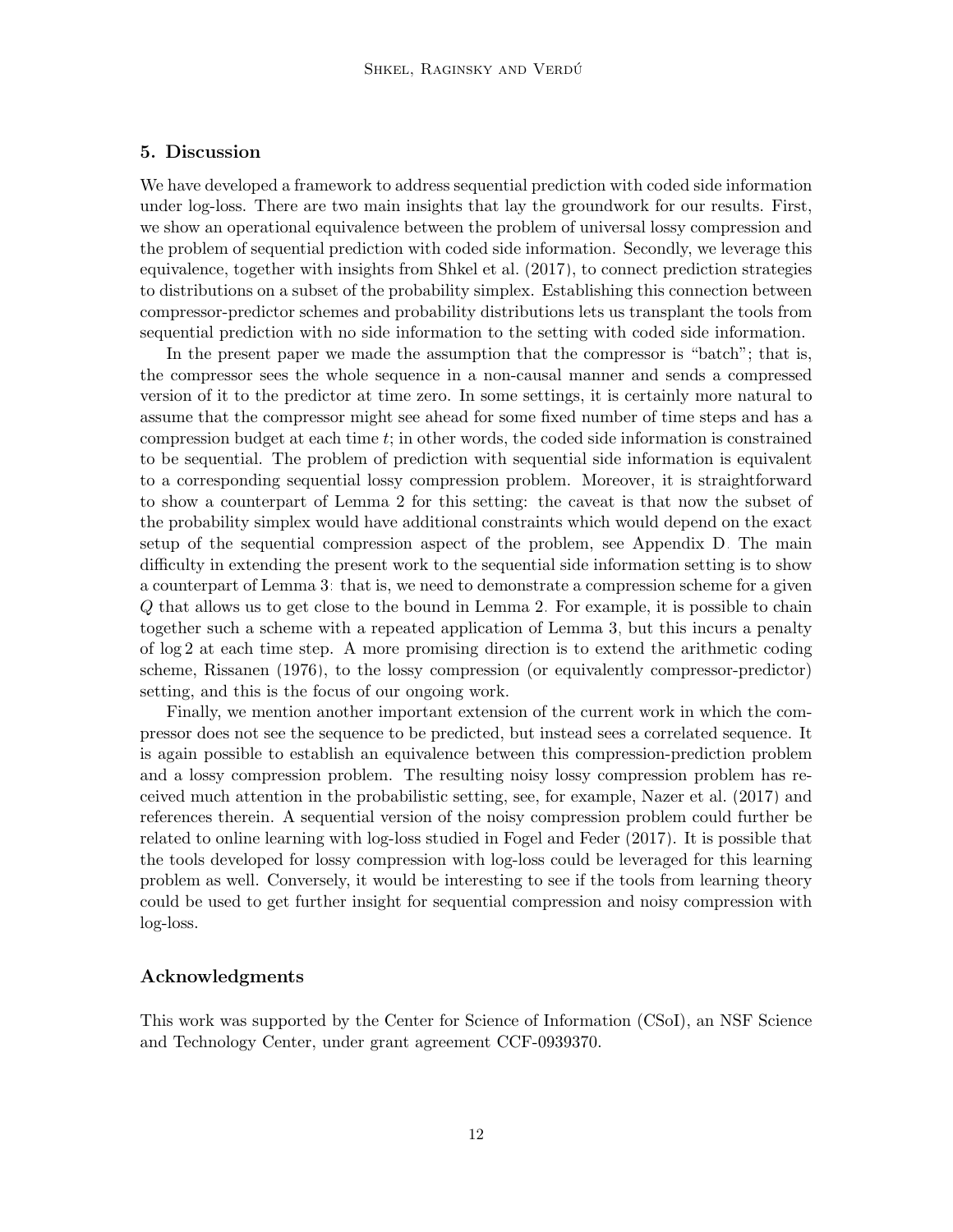## Appendix A. Regularity condition [\(22\)](#page-5-0) for compressor-predictor systems

In this section we justify [\(22\)](#page-5-0) by demonstrating that if f is not regular, it is always possible to construct an f ∗ such that

<span id="page-12-0"></span>
$$
L_{\mathsf{f}}(x^n) \ge L_{\mathsf{f}^*}(x^n) \quad \forall x^n \in \mathcal{X}^n. \tag{63}
$$

Indeed, let  $(f_c, f_d)$  be the lossy compressor that corresponds to f via Lemma [1.](#page-2-2) We define  $(f^*_{\mathsf{c}},f^*_{\mathsf{d}})$  by

$$
\mathbf{f}_{\mathsf{c}}^*(x^n) = \mathbf{f}_{\mathsf{c}}(x^n),
$$
  
\n
$$
\mathbf{f}_{\mathsf{d}}^*(u) = P_u^* \text{ where } \hat{P}_u = \mathbf{f}_{\mathsf{d}}(u),
$$
\n(64)

$$
P_u^*(x^n) = \begin{cases} 0, & \mathfrak{f}_d(x^n) \neq u, \\ \frac{\hat{P}_u(x^n)}{\sum_{\tilde{x}^n : \mathfrak{f}_d(\tilde{x}^n) = u} \hat{P}_u(\tilde{x}^n)}, & \mathfrak{f}_d(x^n) = u \text{ and} \\ \hat{P}_u(x^n), & \sum_{\tilde{x} : \mathfrak{f}_d(\tilde{x}^n) = u} \hat{P}_u(\tilde{x}^n) > 0, \\ 0. \text{w.} \end{cases} \tag{65}
$$

and  $\tilde{P}_u$  is an arbitrary distribution supported on  $\{x^n : f_d(x^n) = u\}$ . Note that by construction

$$
P_{\mathbf{f_d}^*(x^n)}^*(x^n) \ge \hat{P}_{\mathbf{f_d}(x^n)}(x^n) \,\forall x^n \in \mathcal{X}^n \tag{66}
$$

which shows [\(63\)](#page-12-0). Finally, we let  $f^*$  be the compressor-predictor system that corresponds to  $(f_{\mathsf{c}}^*, f_{\mathsf{d}}^*)$  via Lemma [1.](#page-2-2)

## Appendix B. Proof of Lemma [3](#page-5-5)

Given a  $Q \in \mathcal{Q}_{\log M}$  we construct a lossy compressor  $(\mathsf{f}_\mathsf{c}, \mathsf{f}_\mathsf{d})$  that satisfies

$$
d(x^n, f_d(f_c(x^n))) \le \log \frac{1}{Q(x^n)} - \log(M+1) + \log 2
$$
 (67)

for all  $x^n \in \mathcal{X}^n$ . Moreover, if either  $M = 1$  or  $M = |\mathcal{X}^n|$ , then the lossy compressor satisfies

$$
\mathsf{d}\left(x^{n},\mathsf{f}_{\mathsf{d}}(\mathsf{f}_{\mathsf{c}}(x^{n}))\right) = \log \frac{1}{Q(x^{n})} - \log M. \tag{68}
$$

Assume  $M = |\mathcal{X}^n|$  and observe that, in this case, the only distribution belonging to  $\mathcal{Q}_{\log M}$  is the uniform distribution over  $\mathcal{X}^n$ . Indeed, from [\(14\)](#page-3-0) we have

<span id="page-12-2"></span><span id="page-12-1"></span>
$$
Q(x^n) \le \frac{1}{|\mathcal{X}^n|}, \quad \forall x^n \in \mathcal{X}^n \tag{69}
$$

which implies

$$
Q(x^n) = \frac{1}{|\mathcal{X}^n|}, \quad \forall x^n \in \mathcal{X}^n.
$$
 (70)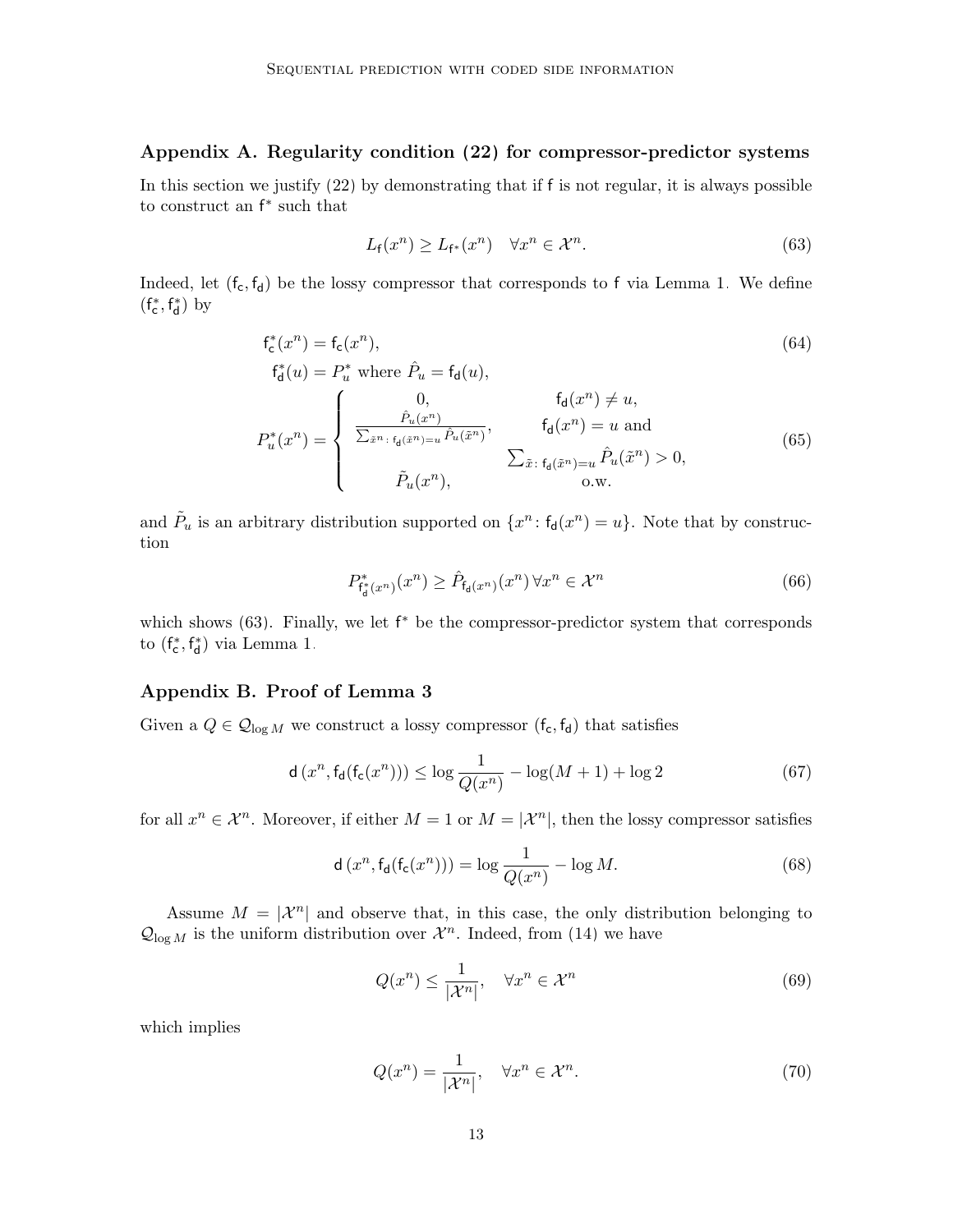Let the compressor  $f_c$  be a bijection between  $\mathcal{X}^n$  and  $\{1,\ldots,M\}$ . Let the decompressor be  $f_d(m) = \delta_{f^{-1}(m)}$ , where  $\delta_{x^n}$  denotes the point mass at  $x^n$ . Then, for every  $x^n \in \mathcal{X}^n$ ,

$$
\mathsf{d}(x^n, \mathsf{f}_{\mathsf{d}}(\mathsf{f}_{\mathsf{c}}(x^n))) = \log \frac{1}{\delta_{x^n}(x^n)} = 0 \tag{71}
$$

which is also the right hand side of [\(68\)](#page-12-1).

Assume 
$$
M = 1
$$
. Let  $f_c(x^n) = 1$  for all  $x^n \in \mathcal{X}^n$  and  $f_d(1) = Q$ . Then, for every  $x^n \in \mathcal{X}^n$ ,

$$
\mathsf{d}(x^n, \mathsf{f}_{\mathsf{d}}(\mathsf{f}_{\mathsf{c}}(x^n))) = \log \frac{1}{Q(a)}\tag{72}
$$

which is also the right hand side of [\(68\)](#page-12-1).

For  $1 < M < |\mathcal{X}^n|$  the result is proved by means of the following greedy construction.

Compressor: Fix a distribution  $Q \in \mathcal{Q}_{\log M}$ . Without loss of generality assume that the elements of  $\mathcal{X}^n$  are sorted according to  $Q(x^n)$ . The compressor is defined sequentially in  $|\mathcal{X}^n|$  steps. At the first M steps,  $f(a) = a$ . At steps  $a = \{M + 1, \ldots, |\mathcal{X}^n|\}$  assign

$$
f_c(a) = \underset{m \in \{1, \dots, M\}}{\arg \min} \sum_{b=1}^{a-1} Q(b) 1\{f_c(b) = m\}.
$$
 (73)

In other words, the sequence a is encoded to a message that has accrued the smallest total probability so far according to Q. It is important to note that by construction, at every intermediate step there is at least one message with accumulated probability strictly less than  $\frac{1}{M}$ . At the end, this remains true unless all M messages are equiprobable.

*Decompressor:* The decompressor is defined by  $f_d(m) = P_m$ , where

$$
\hat{P}_m(a) = \begin{cases}\n\frac{Q(a)}{\mathbb{P}_Q[\mathsf{f}_c(X^n) = m]}, & \mathsf{f}_c(a) = m \\
0, & \text{otherwise}\n\end{cases}
$$
\n(74)

Note that the decompressor assigns  $\hat{P}_m(a)$  to be  $\mathbb{P}_Q[X^n | f_c(X^n) = m]$ , the posterior distribution of  $X^n$  given the message m.

Distortion analysis: Let  $a \in \mathcal{X}^n$  be the last element in  $\mathcal{X}^n$  assigned to m. If  $a \leq M$ (that is, a is one of the M most likely elements in  $\mathcal{X}^n$ ) then

$$
\mathbb{P}_Q[\mathsf{f}_\mathsf{c}(X^n) = m] = Q(a) \le \frac{1}{M}.\tag{75}
$$

Otherwise,

$$
\mathbb{P}_Q[\mathsf{f}_\mathsf{c}(X^n) = m] \le \frac{\sum_{b=1}^{a-1} Q(b)}{M} + Q(a) \le \frac{1 - Q(a)}{M} + Q(a) \le \frac{1 + (M - 1)Q(a)}{M}.\tag{76}
$$

Since  $Q(a) \leq \frac{1}{M+1}$  we obtain

$$
\mathbb{P}_Q[\mathsf{f}_\mathsf{c}(X^n) = m] \le \frac{2}{M+1}.\tag{77}
$$

Thus

$$
\hat{P}_{f_c(x^n)}(x^n) \le Q(x^n) \frac{M+1}{2} \tag{78}
$$

and [\(67\)](#page-12-2) holds for all  $x^n \in \mathcal{X}^n$ .

Finally, Lemma [3](#page-5-5) holds by letting f be a compressor-predictor system that corresponds to the lossy compressor  $(f_c, f_d)$  via Lemma [1.](#page-2-2)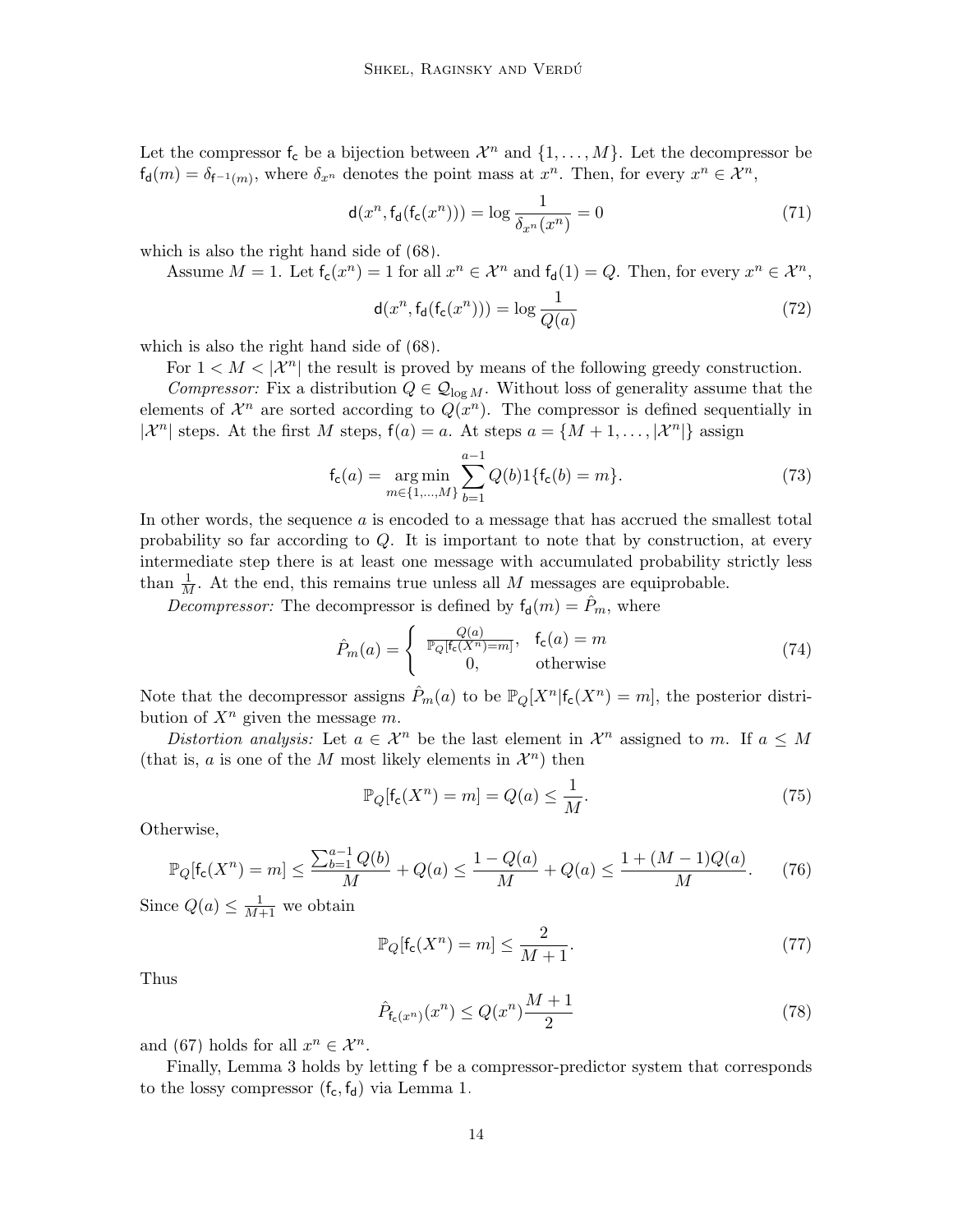## Appendix C. Markov example

To fix ideas we assume that the Markov predictor initializes by appending zeros to the beginning of the sequence. Let us denote  $\mathcal{F}_0 = \mathcal{F}(x^k)$  whenever  $x_k = 0$  and  $\mathcal{F}_1 = \mathcal{F}(x^k)$ whenever  $x_k = 1$ . Then  $\mathcal{F}_0$  is a class of Markov predictors on  $\mathcal{X}^{n-k}$  and  $\mathcal{F}_1$  is a class of Markov predictors on  $\mathcal{X}^{n-k}$  that initializes by appending ones to the beginning of the sequence. We can show that

<span id="page-14-0"></span>
$$
\mathcal{V}_{n-k}(1,\mathcal{F}_0) = \mathcal{V}_{n-k}(1,\mathcal{F}_1)
$$
\n<sup>(79)</sup>

and this implies [\(56\)](#page-10-0). Indeed, consider  $f \in \mathcal{F}_0$  and  $a^{n-k} \in \mathcal{X}^{n-k}$ . Let the predictor  $g \in \mathcal{F}_1$ be given by

$$
\mathsf{g}_t(\cdot|0) = 1 - \mathsf{f}_t(\cdot|0), \quad \mathsf{g}_t(\cdot|1) = 1 - \mathsf{f}_t(\cdot|1) \tag{80}
$$

and a sequence  $b^{n-k} \in \mathcal{X}^{n-k}$  be given by

$$
a_t = \mathbf{1} \{ b_t = 0 \}. \tag{81}
$$

Then

$$
L_f(a^{n-k}) = L_g(b^{n-k})
$$
\n(82)

which, together with the Shtarkov bound [\(21\)](#page-4-3), implies [\(79\)](#page-14-0).

## Appendix D. Sequential side information

There are many variations of a sequential compression-prediction problem: these variations include message budget constraints, number of look-ahead time steps and so on. Here, we present an example of how the batch side information results can be generalized to the sequential side information for one such variation.

**Definition 7** A compressor-predictor system with  $\{M_t\}_{t=1}^n$ -message budget is a collection of mappings:

*Compresor:* 
$$
f_t: \mathcal{X}^t \to \{1, ..., M_t\},
$$
 (83)

$$
Predictor: \quad \mathsf{g}_t: \{1, \ldots, M_t\} \times \mathcal{X}^{t-1} \to \mathcal{P}(\mathcal{X}), \quad 1 \le t \le n. \tag{84}
$$

At each time step  $t$  the predictor incurs a loss

$$
\ell\left(x_t, \mathbf{g}_t(\cdot | \mathbf{f}_t(x_t), x^{t-1})\right) = \log \frac{1}{\mathbf{g}_t\left(x_t | \mathbf{f}_t(x_t), x^{t-1}\right)}.\tag{85}
$$

The cumulative loss incurred by a compressor-predictor system  $(f, g)$  for a sequence  $x^n$  is

$$
L_{\mathsf{f}}(x^n) = \sum_{t=1}^n \ell\left(x_t, \mathsf{g}_t\left(\cdot | m_t, x^{t-1}\right)\right) \tag{86}
$$

where  $m_t = f_t(x_t)$ .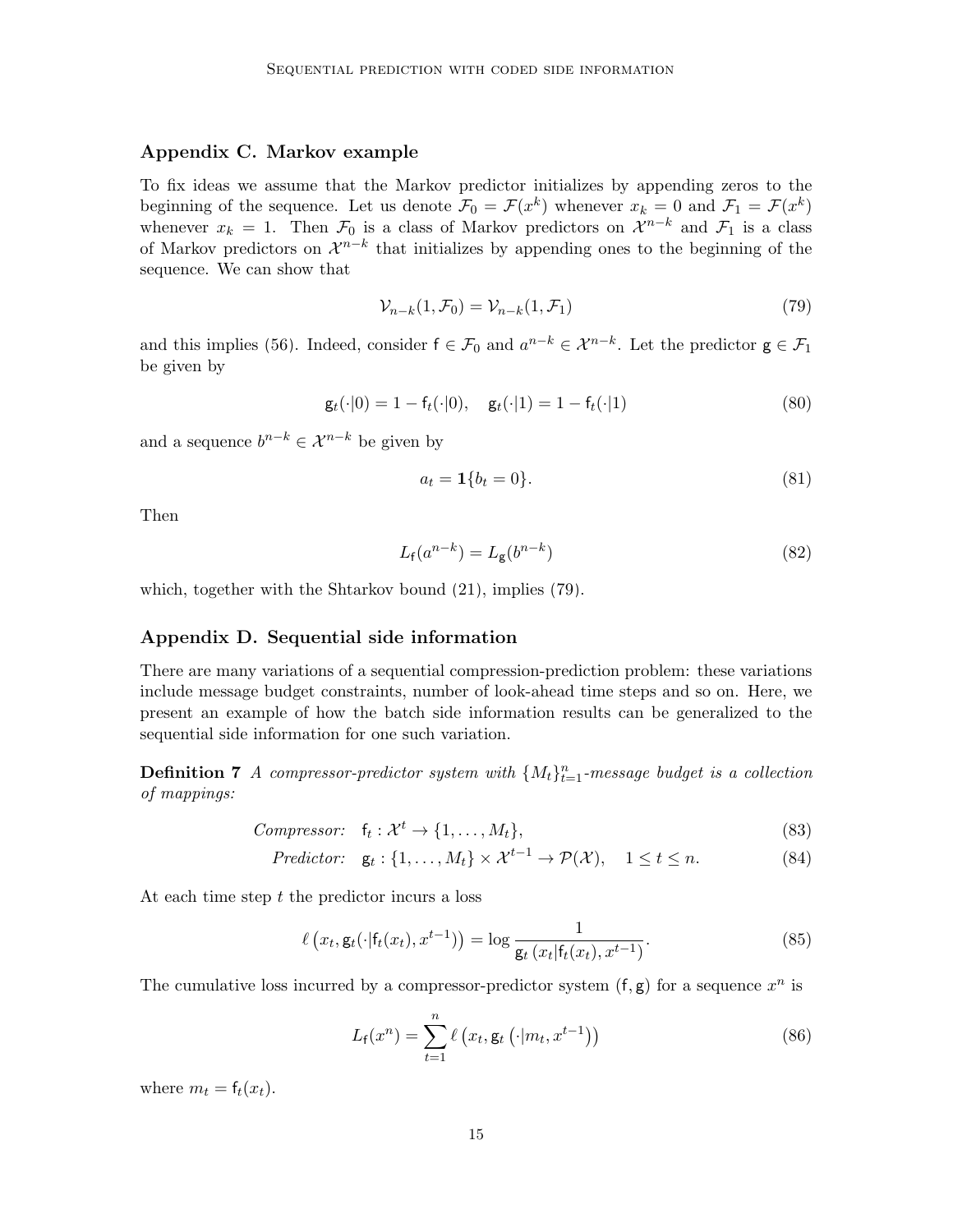To show a counterpart of Lemma [2](#page-5-2) define

$$
\mathcal{Q}_{R_1,\ldots,R_n} = \{Q \colon Q_t(\cdot | x^{t-1}) \in \mathcal{Q}_{R_t} \subset \mathcal{P}(\mathcal{X}), \quad \forall x^{t-1} \in \mathcal{X}^{t-1} \text{ and } 1 \le t \le n\}.
$$
 (87)

We can state a regularity condition on a compressor-predictor system f in the spirit of [\(22\)](#page-5-0). We assume that the compressor-predictor system satisfies

$$
\mathsf{g}_t(x_t|m, x^{t-1}) = 0, \quad \forall m \neq \mathsf{g}_t(x_t)
$$
\n
$$
(88)
$$

for all  $x_t \in \mathcal{X}$ .

**Lemma 6** Given a compressor-predictor system  $(f, g)$  with  $\{M_t\}_{t=1}^n$ -message budget, there exists  $Q \in \mathcal{Q}_{\log M_1, \dots, \log M_n}$  such that

$$
L_{(\mathbf{f}, \mathbf{g})}(x^n) = \log \frac{1}{Q(x^n)} - \sum_{t=1}^n \log M_t
$$
 (89)

holds for all  $x^n \in \mathcal{X}^n$ .

**Proof** Given a compressor-predictor system  $(f, g)$ , define

$$
Q(x_t|x^{t-1}) = \frac{1}{M_t} \sum_{m=1}^{M_t} \mathbf{g}_t(x_t|m, x^{t-1}) = \frac{1}{M_t} \mathbf{g}_t(x_t|\mathbf{f}_t(x_t), x^{t-1})
$$
(90)

where the second equality follows from the regularity assumption and it is straightforward to verify that  $Q(\cdot|x^{t-1})$  is indeed a distribution in  $\mathcal{Q}_{\log M_t}$ . Then

$$
\ell\left(x_t, \mathsf{g}_t\left(\cdot|\mathsf{f}_t(x_t), x^{t-1}\right)\right) = \log \frac{1}{Q(x_t|x^{t-1})} - \log M_t. \tag{91}
$$

The result follows by taking

$$
Q(x^n) = \prod_{t=1}^n Q(x_t | x^{t-1})
$$
\n(92)

 $\blacksquare$ 

and summing the instantaneous loss.

Similarly to the batch side information case, we can show that  $\mathcal{Q}_{R_1,\dots,R_n}$  is convex and derive the lower bound in Theorem [2.](#page-6-0)

## References

- <span id="page-15-0"></span>N. Cesa-Bianchi and G. Lugosi. Prediction, Learning, and Games. Cambridge University Press, New York, NY, USA, 2006. ISBN 0521841089.
- <span id="page-15-1"></span>Y. Fogel and M. Feder. On the problem of on-line learning with log-loss. In 2017 IEEE International Symposium on Information Theory (ISIT), pages 2995–2999, June 2017.